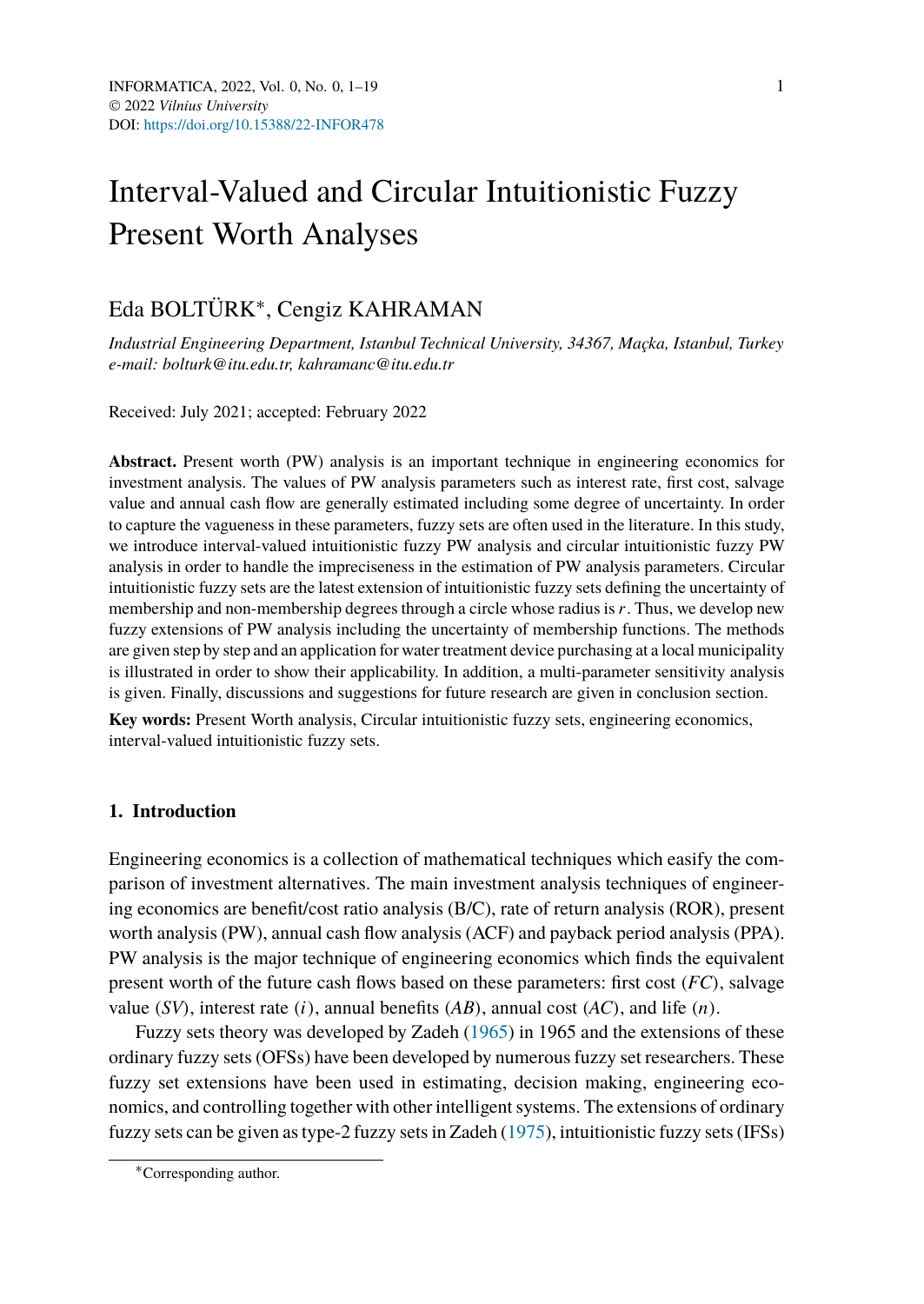<span id="page-1-0"></span>

Fig. 1. Fuzzy set extensions.

in Atanassov [\(1986](#page-17-0)), fuzzy multisets in Yager [\(1986](#page-18-2)), intuitionistic fuzzy sets of second type in Atanassov [\(1989\)](#page-17-1), neutrosophic sets (NSs) in Smarandache ([1999\)](#page-18-3), nonstationary fuzzy sets in Garibaldi and Ozen ([2007\)](#page-17-2), hesitant fuzzy sets (HFSs) in Torra ([2010\)](#page-18-4), Pythagorean fuzzy sets (PFSs) in Yager [\(2013](#page-18-5)), picture fuzzy sets in Cuong [\(2014](#page-17-3)), q-rung orthopair fuzzy sets (q-ROFs) in Yager [\(2017](#page-18-6)), fermatean fuzzy sets (FFSs) in Senapati and Yager ([2020\)](#page-17-4), spherical fuzzy sets (SFSs) in Kutlu Gündoğdu and Kahraman [\(2019](#page-17-5)) and circular intuitionistic fuzzy sets (C-IFSs) in Atanassov ([2020\)](#page-17-6). In Fig. [1,](#page-1-0) the historical progress of the fuzzy set theory is given.

Consideration of vagueness in the definition of membership functions is an old issue first time handled by Zadeh [\(1975](#page-18-1)). Type-2 fuzzy sets, interval-valued fuzzy sets and hesitant fuzzy sets try to incorporate this vagueness into their models. Similarly, Atanassov [\(2020](#page-17-6)) developed C-IFSs as an extension of IFSs in order to handle this issue. A circle around the single valued intuitionistic fuzzy number is defined by a radius *r*. In this study, the main aim and contribution is to introduce a new extension of PW analysis with interval-valued intuitionistic fuzzy sets (IVIF) and C-IFSs.

The estimation of investment parameters generally involves uncertainty and vagueness. This uncertainty is best handled by the fuzzy set theory in the literature. Most of the publications on fuzzy engineering economics employ ordinary fuzzy sets. However, there are some papers employing intuitionistic fuzzy sets, Pythagorean fuzzy sets, neutrosophic sets, hesitant fuzzy sets, type-2 fuzzy sets, and fermatean fuzzy sets in the investment analysis techniques. In the following, we present the review results on fuzzy PW analysis. Kahraman *et al.* [\(1995](#page-17-7)) presented financial models based on some discounting techniques such as fuzzy equivalent uniform annual worth and fuzzy PW analyses. Iliev and Fustik [\(2003](#page-17-8)) used fuzzy net present analysis in evaluating hydroelectric projects based on fuzzy profitability index. This model was created by using triangular fuzzy numbers. Omitaomu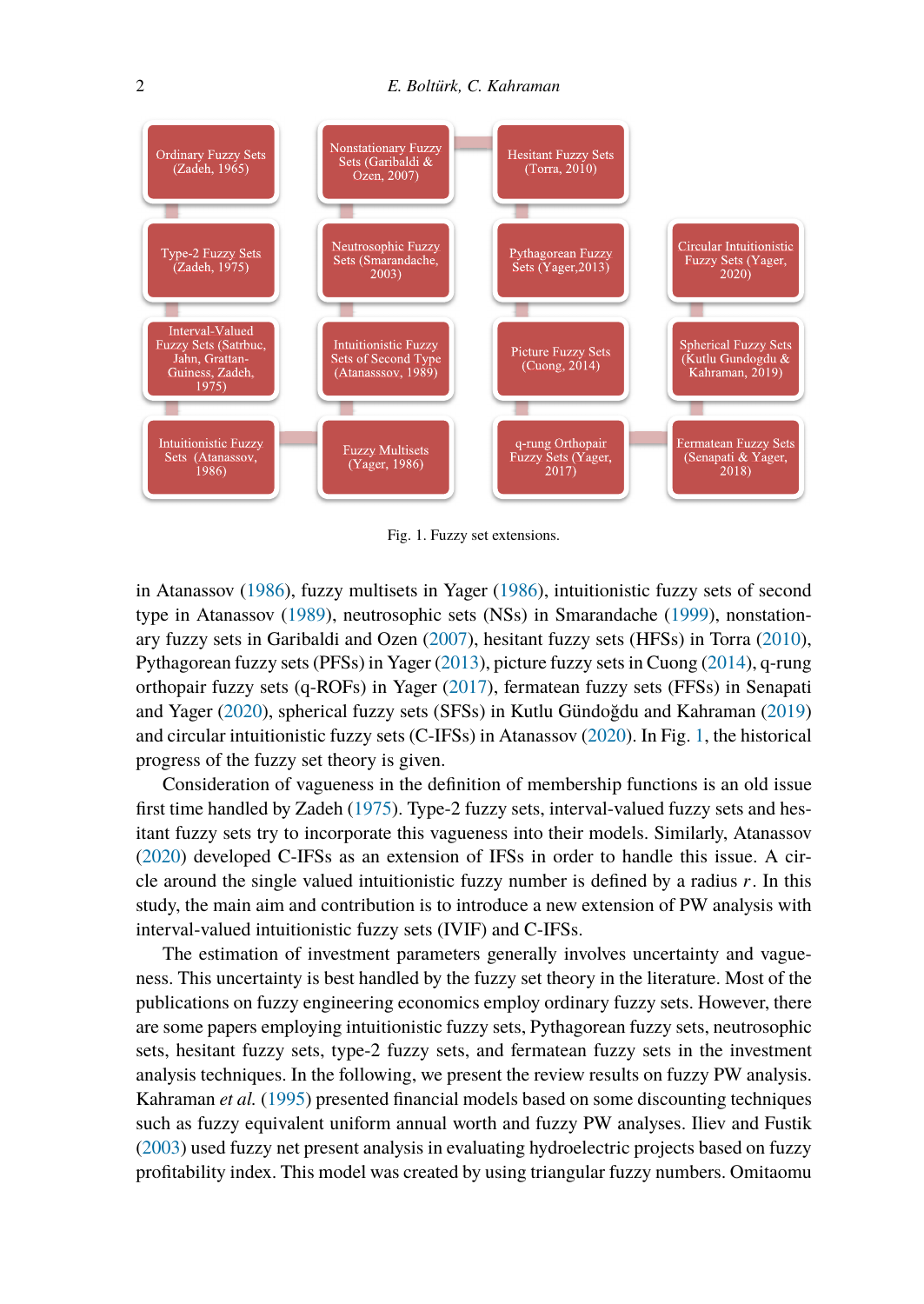*et al.* ([2004\)](#page-17-9) used present value model with triangular fuzzy numbers in the evaluation of information system projects. Kahraman *et al.* ([2004\)](#page-17-10) proposed fuzzy present worth based fuzzy models for quantifying manufacturing flexibility. The fuzzy model included uncertain cash flows and discount rates that were handled as triangular fuzzy numbers. Kahraman and Kaya [\(2008](#page-17-11)) studied equivalent fuzzy annual worth analysis in investment assessment. Matos and Dimitrovski [\(2008\)](#page-17-12) introduced studies using equivalent uniform annual worth analysis with trapezoidal fuzzy numbers. Kuchta [\(2008](#page-17-13)) presented fuzzy PW analysis applications in optimization. Dimitrovski and Matos ([2008\)](#page-17-14) introduced uncorrelated and correlated cash flows in fuzzy PW analysis with arithmetic operations. Shahriari [\(2011\)](#page-17-15) proposed a fuzzy net present value methodology that uses triangular fuzzy numbers in investment analysis. Kahraman *et al.* [\(2015](#page-17-16)) presented hesitant and intuitionistic fuzzy present and annual worth analyses. These developed methods use triangular hesitant fuzzy data, triangular intuitionistic fuzzy data, interval-valued hesitant data, and interval-valued intuitionistic fuzzy data in engineering economic problems for better forecasting. Kahraman *et al.* [\(2018a\)](#page-17-17) introduced Pythagorean PW analysis for investment decision problems. Sarı and Kahraman [\(2017](#page-17-18)) applied net PW analysis with type-2 fuzzy sets. One of the PW analysis papers which uses neutrosophic sets belongs to Aydin *et al.* [\(2018](#page-17-19)). They introduced simplified neutrosophic PW analysis. The investment parameters' membership functions were defined by neutrosophic sets. The method was compared with classical and intuitionistic fuzzy PW analysis. Kahraman *et al.* [\(2018b](#page-17-20)) proposed ordinary fuzzy PW analysis, type-2 fuzzy PW analysis, intuitionistic fuzzy PW analysis, and hesitant fuzzy PW analysis in wind energy investment analysis. Aydin and Kabak ([2020\)](#page-17-21) developed future and present worth techniques in investment analysis with neutrosophic sets. Sergi and Sari [\(2021\)](#page-17-22) extended PW analysis with fermatean fuzzy sets. The literature review is summarized in Table [1.](#page-3-0)

This paper is organized as follows: In Section [2,](#page-2-0) preliminaries of IVIF and C-IFSs are given. In Section [3,](#page-7-0) interval-valued intuitionistic fuzzy PW analysis extension is given. In Section [4](#page-8-0), circular intuitionistic fuzzy PW analysis extension is given. In Section [5,](#page-9-0) a real life problem is solved with these proposed extensions in order to show the applicability of these proposed methods with a sensitivity analysis. Finally, conclusion is given in Section [6](#page-15-0) with future suggestions.

## <span id="page-2-0"></span>**2. Preliminaries**

In this section, the preliminaries of interval-valued intuitionistic fuzzy sets and C-IFSs are given with definitions.

## 2.1. *Interval-Valued Intuitionistic Fuzzy Sets*

Intuitionistic fuzzy sets (IFSs) (Atanassov, [1986](#page-17-0)) were introduced by Atanassov in 1986. IVIFSs are an extension of IFSs that is developed by Atanassov and Gargov ([1989\)](#page-17-23) which have extensively been employed in the literature. IVIF numbers' preliminaries are summarized in the following: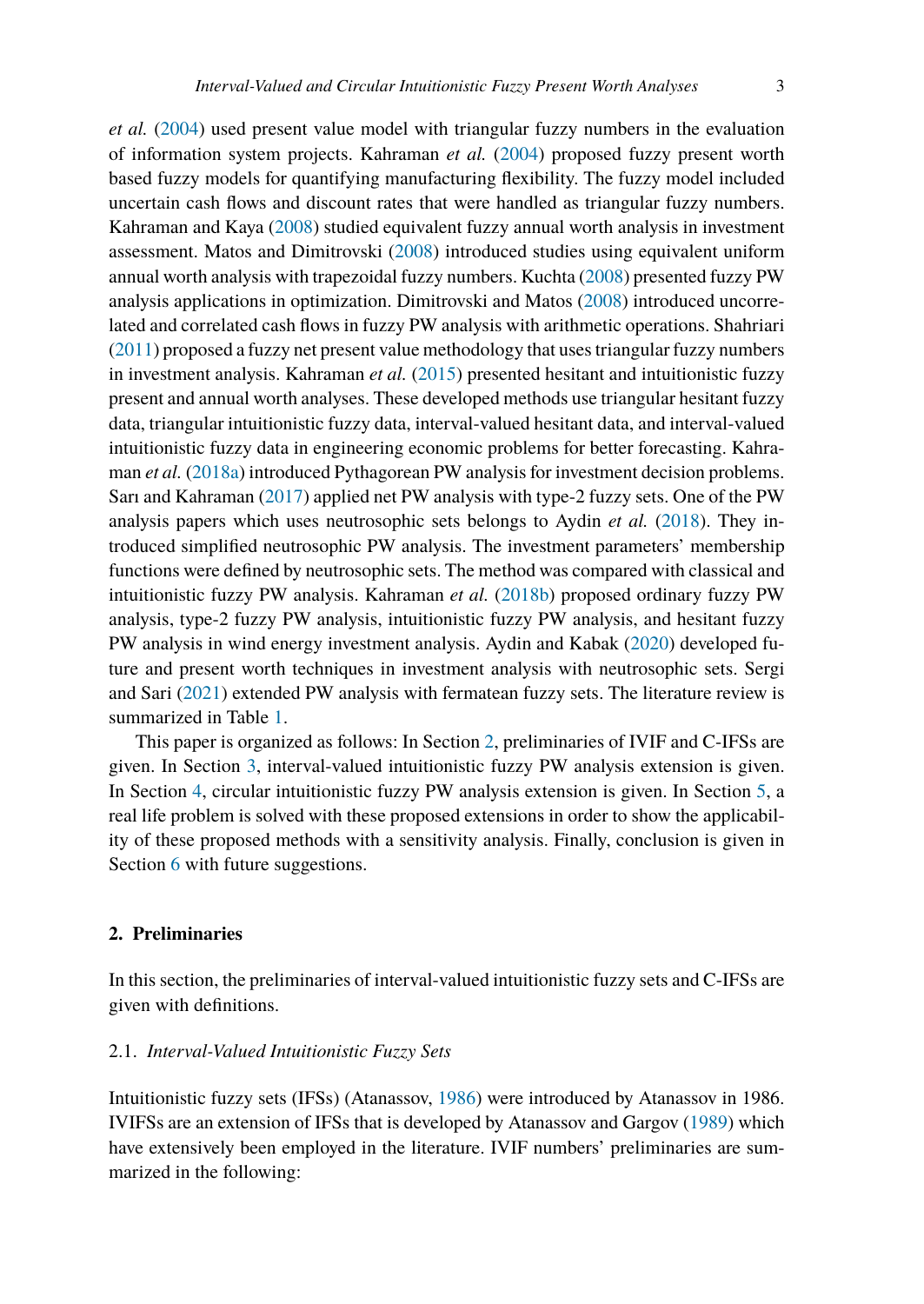Table 1 Fuzzy PW analysis publications.

<span id="page-3-0"></span>

| Authors                   | Year | Type of fuzzy                             | Problem                                                         | Publication      |
|---------------------------|------|-------------------------------------------|-----------------------------------------------------------------|------------------|
|                           |      | sets                                      |                                                                 | type             |
| Kahraman et al. (1995)    | 1995 | <b>OFSs</b>                               | Fuzzy flexibility evaluation                                    | Conference       |
|                           |      |                                           |                                                                 | paper            |
| Iliev and Fustik $(2003)$ | 2003 | <b>OFSs</b>                               | Hydroelectric project economical                                | Conference       |
|                           |      |                                           | evaluation                                                      | paper            |
| Omitaomu et al.<br>(2004) | 2004 | <b>OFSs</b>                               | Information system project for<br>engineering economic analysis | Conference       |
| Kahraman et al. (2004)    | 2004 | <b>OFSs</b>                               | Fuzzy present worth models a for                                | paper<br>Article |
|                           |      |                                           | quantifying manufacturing<br>flexibility                        |                  |
| Kahraman and Kaya         | 2008 | <b>OFSs</b>                               | Fuzzy equivalent annual worth                                   | Book chapter     |
| (2008)                    |      |                                           | analysis in investment assessment                               |                  |
| Matos and Dimitrovski     | 2008 | <b>OFSs</b>                               | Fuzzy equivalent uniform annual                                 | Book chapter     |
| (2008)                    |      |                                           | worth analysis                                                  |                  |
| <b>Kuchta</b> (2008)      | 2008 | <b>OFSs</b>                               | Project selection optimization                                  | Book chapter     |
|                           |      |                                           | problem fuzzy net present value                                 |                  |
|                           |      |                                           | analysis                                                        |                  |
| Dimitrovski and Matos     | 2008 | <b>OFSs</b>                               | Uncorrelated and correlated cash                                | Book chapter     |
| (2008)                    |      |                                           | flow in fuzzy PW analysis                                       |                  |
| Shahriari (2011)          | 2011 | <b>OFSs</b>                               | Triangular fuzzy net present value                              | Book chapter     |
|                           |      |                                           | for projects presentation                                       |                  |
| Kahraman et al. (2015)    | 2015 | HFSs & Triangular                         | Hesitant and intuitionistic fuzzy                               | Article          |
|                           |      | hesitant data sets                        | present worth and annual worth                                  |                  |
|                           |      | Interval-valued                           | analyses                                                        |                  |
|                           |      | intuitionistic fuzzy<br>sets & Triangular |                                                                 |                  |
|                           |      | interval-valued                           |                                                                 |                  |
|                           |      | intuitionistic fuzzy                      |                                                                 |                  |
|                           |      | sets                                      |                                                                 |                  |
| Kahraman et al.           | 2018 | <b>PFSs</b>                               | Pythagorean fuzzy PW analysis in                                | Conference       |
| (2018a)                   |      |                                           | investments.                                                    | paper            |
| Sarı and Kahraman         | 2017 | Type-2 fuzzy sets                         | Solid waste collection system for                               | Book chapter     |
| (2017)                    |      |                                           | selection between roadside and                                  |                  |
|                           |      |                                           | underground waste bins.                                         |                  |
| Aydin et al. (2018)       | 2018 | <b>NSs</b>                                | Investment evaluation problem                                   | Article          |
|                           |      |                                           | with present value analysis.                                    |                  |
| Kahraman et al.           | 2018 | <b>OFSs</b>                               | Ordinary fuzzy PW analysis,                                     | Book chapter     |
| (2018b)                   |      | Type-2 fuzzy sets                         | type-2 fuzzy PW analysis,                                       |                  |
|                           |      | <b>HFSs</b>                               | intuitionistic fuzzy PW analysis,                               |                  |
|                           |      |                                           | and hesitant fuzzy PW analysis                                  |                  |
| Aydin and Kabak           | 2020 | <b>NSs</b>                                | Single valued neutrosophic present                              | Article          |
| (2020)                    |      |                                           | and future worth analysis                                       |                  |
| Sergi and Sari (2021)     | 2021 | <b>FFSs</b>                               | Fermatean fuzzy net PW analysis                                 | Conference       |
|                           |      |                                           |                                                                 | paper            |

DEFINITION 1. Let *X* be a non-empty set. An IVIF set in *X* is an object  $\tilde{A}$  given as in Eq. (1) (Atanassov and Gargov, 1989):<br> $\tilde{X} = \{ (x, [\mu_{\tilde{x}}^-, \mu_{\tilde{x}}^+] , [\nu_{\tilde{y}}^-, \nu_{\tilde{y}}^+] \}; x \in X \},$  (1) Eq. [\(1](#page-3-1)) (Atanassov and Gargov, [1989](#page-17-23)):

<span id="page-3-1"></span>
$$
\tilde{X} = \{ \langle x, \left[ \mu_{\tilde{x}}^- , \mu_{\tilde{x}}^+ \right], \left[ \nu_{\tilde{x}}^- , \nu_{\tilde{x}}^+ \right] \rangle; x \in X \},\tag{1}
$$

where  $0 \le \mu_{\tilde{x}}^+ + \nu_{\tilde{x}}^+ \le 1$  for every  $x \in X$ .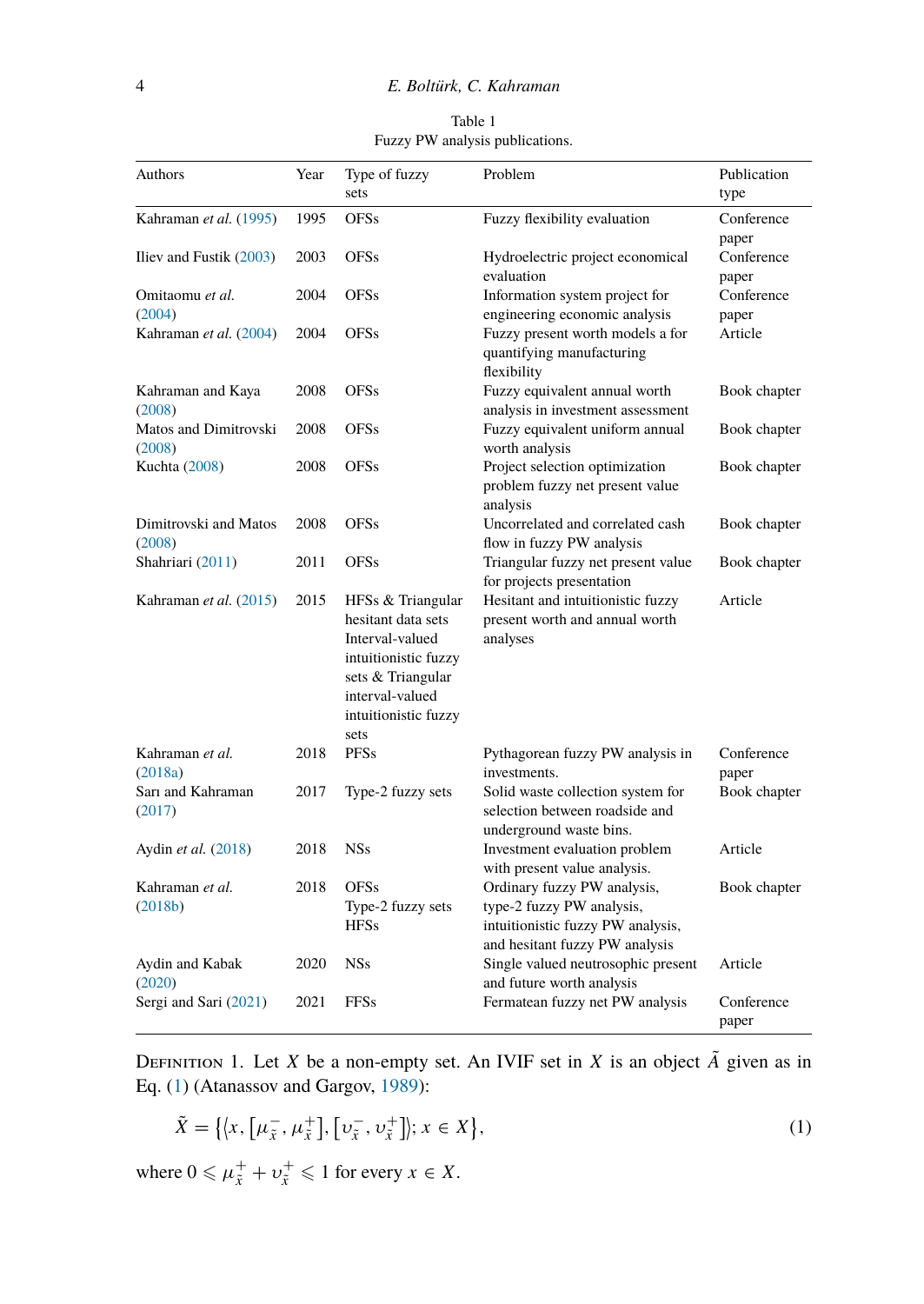DEFINITION 2. Let  $\tilde{A} = ([\mu_{\tilde{A}}^-, \mu_{\tilde{A}}^+], [\nu_{\tilde{A}}^-, \nu_{\tilde{A}}^+])$  and  $\tilde{B} = ([\mu_{\tilde{B}}^-, \mu_{\tilde{B}}^+], [\nu_{\tilde{B}}^-, \nu_{\tilde{B}}^+])$  be two NITION 2. Let  $\tilde{A} = ([\mu_{\tilde{A}}^-, \mu_{\tilde{A}}^+], [\nu_{\tilde{A}}^-, \nu_{\tilde{A}}^+])$  and  $\tilde{B} = ([\mu_{\tilde{B}}^-, \mu_{\tilde{B}}^+], [\nu_{\tilde{B}}^-,$ <br>numbers (Xu, 2007). Then<br> $\tilde{A} \oplus \tilde{B} = ([\mu_{\tilde{A}}^- + \mu_{\tilde{B}}^- - \mu_{\tilde{A}}^- \mu_{\tilde{B}}^+, \mu_{\tilde{A}}^+ + \mu_{$  $A \qquad A \qquad A \qquad B \qquad B \qquad D$ 

IVIF numbers (Xu, 2007). Then  
\n
$$
\tilde{A} \oplus \tilde{B} = ([\mu_{\tilde{A}}^{-} + \mu_{\tilde{B}}^{-} - \mu_{\tilde{A}}^{-} \mu_{\tilde{B}}^{-}, \mu_{\tilde{A}}^{+} + \mu_{\tilde{B}}^{+} - \mu_{\tilde{A}}^{+} \mu_{\tilde{B}}^{+}], [\nu_{\tilde{A}}^{-} \nu_{\tilde{B}}^{-}, \nu_{\tilde{A}}^{+} \nu_{\tilde{B}}^{+}]),
$$
\n
$$
\tilde{A} \otimes \tilde{B} = ([\mu_{\tilde{A}}^{-} \mu_{\tilde{B}}^{-}, \mu_{\tilde{A}}^{+} \mu_{\tilde{B}}^{+}], [\nu_{\tilde{A}}^{-} + \nu_{\tilde{B}}^{-} - \nu_{\tilde{A}}^{-} \nu_{\tilde{B}}^{-}, \nu_{\tilde{A}}^{+} + \nu_{\tilde{B}}^{+} - \nu_{\tilde{A}}^{+} \nu_{\tilde{B}}^{+}]).
$$
\n(3)

$$
\tilde{A} \otimes \tilde{B} = ([\mu_{\tilde{A}}^- \mu_B^- , \mu_{\tilde{A}}^+ \mu_B^+], [\nu_{\tilde{A}}^- + \nu_B^- - \nu_{\tilde{A}}^- \nu_B^-, \nu_{\tilde{A}}^+ + \nu_B^+ - \nu_{\tilde{A}}^+ \nu_B^+]).
$$
\n(3)

DEFINITION 3. Let  $\tilde{r}^i_{ij} = ([\mu^-_f, \mu^+_f], [\nu^-_f, \nu^+_f])$  be the IVIF number where  $i = 1, 2, ..., m$ and  $j = 1, 2, ..., n$ . Aggregated IVIF number  $(\tilde{r}_{ij}^{Agg})$  by interval-valued intuitionistic fuzzy hybrid geometric operator is obtained as in Eq. (4) (Wei and Wang, 2007):<br>  $\tilde{r}_{ij}^{Agg} = \left\langle \left[ \prod_{i=1}^{n} (\mu_{ij}^{-})^{\omega_j}, \prod_{i=1}$ fuzzy hybrid geometric operator is obtained as in Eq. [\(4](#page-4-0)) (Wei and Wang, [2007](#page-18-8)):

<span id="page-4-0"></span>
$$
\tilde{r}_{ij}^{Agg} = \left\langle \left[ \prod_{j=1}^{n} (\mu_j^{-})^{\omega_j}, \prod_{j=1}^{n} (\mu_j^{+})^{\omega_j} \right], \left[ 1 - \prod_{j=1}^{n} (1 - v_j^{-})^{\omega_j}, 1 - \prod_{j=1}^{n} (1 - v_j^{+})^{\omega_j} \right] \right\rangle, (4)
$$

where  $i = 1, 2, ..., m$  and  $s = 1, 2, ..., k$ .  $\omega_j$  is the weights of expert *i*, where  $\sum_{s=1}^{k} \omega_s = 1.$ 

DEFINITION 4. Let  $\tilde{r} = ([\mu_F^-,\mu_F^+], [v_F^-,\nu_F^+])$  be an IVIF number. Defuzzification formula  $(\mathfrak{D}(x))$  for  $\tilde{r}$  is given as in Eq. [\(5](#page-4-1)) (Atanassov and Gargov, [1989](#page-17-23)):

<span id="page-4-1"></span>
$$
\mathfrak{D}(\mathbf{x}) = \frac{\mu_{\tilde{r}}^- + \mu_{\tilde{r}}^+ + (1 - v_{\tilde{r}}^-) + (1 - v_{\tilde{r}}^+) + \mu_{\tilde{r}}^- \times \mu_{\tilde{r}}^+ - \sqrt{(1 - v_{\tilde{r}}^-) \times (1 - v_{r}^+)}}
$$
\n<sup>(5)</sup>

DEFINITION 5. Let  $\tilde{r} = ([\mu_{\tilde{r}}^-, \mu_{\tilde{r}}^+]$ ,  $[v_{\tilde{r}}^-, v_{\tilde{r}}^+]$ ) be an IVIF number. The score function of an IVIF number is given as in Eq. [\(6](#page-4-2)) (Xu, [2007](#page-18-7), [2010](#page-18-9)): 5. Let  $\tilde{r} = ([\mu_{\tilde{r}}^-, \mu_{\tilde{r}}^+], [v_{\tilde{r}}^-, v_{\tilde{r}}^+]$ <br>ber is given as in Eq. (6) (Xu, 20<br> $\left(\frac{1}{2}\right) \times (\mu_{\tilde{r}}^- - v_{\tilde{r}}^- + \mu_{\tilde{r}}^+ - v_{\tilde{r}}^+)$ 

<span id="page-4-2"></span>
$$
S(\tilde{r}) = \left(\frac{1}{2}\right) \times \left(\mu_{\tilde{r}} - v_{\tilde{r}} - \mu_{\tilde{r}} + \mu_{\tilde{r}} + v_{\tilde{r}}^{+}\right),\tag{6}
$$

where  $S(\tilde{r}) \in [-1, 1]$ .

DEFINITION 6. Let  $\tilde{r} = (\mu_{\tilde{r}}, \nu_{\tilde{r}})$  be an intuitionistic fuzzy number. The score function of this number is given as in Eq. [\(7](#page-4-3)).

<span id="page-4-3"></span>
$$
S(\tilde{r}) = \mu_{\tilde{r}} - v_{\tilde{r}},\tag{7}
$$

where  $S(\tilde{r}) \in [-1, 1]$ .

DEFINITION 7. Let  $\tilde{r} = ([\mu_r^-, \mu_f^+], [v_f^-, v_f^+])$  be an IVIF number. The accuracy function of an IVIF number is given in Eq. [\(8](#page-4-4)) (Xu, [2007](#page-18-7)): Let  $\tilde{r} = (\lbrack \mu_r^-, \mu_{\tilde{r}}^+ \rbrack, [\nu_{\tilde{r}}^-, \nu_{\tilde{r}}^+ \rbrack)$  then is given in Eq. (8) (Xu, 200<br>  $\left(\frac{1}{5}\right) \times (\mu_{\tilde{r}}^- + \nu_{\tilde{r}}^- + \mu_{\tilde{r}}^+ + \nu_{\tilde{r}}^+)$ 

<span id="page-4-4"></span>
$$
AF(\tilde{r}) = \left(\frac{1}{2}\right) \times \left(\mu_{\tilde{r}}^- + v_{\tilde{r}}^- + \mu_{\tilde{r}}^+ + v_{\tilde{r}}^+\right),\tag{8}
$$

where  $S(\tilde{r}) \in [-1, 1]$ .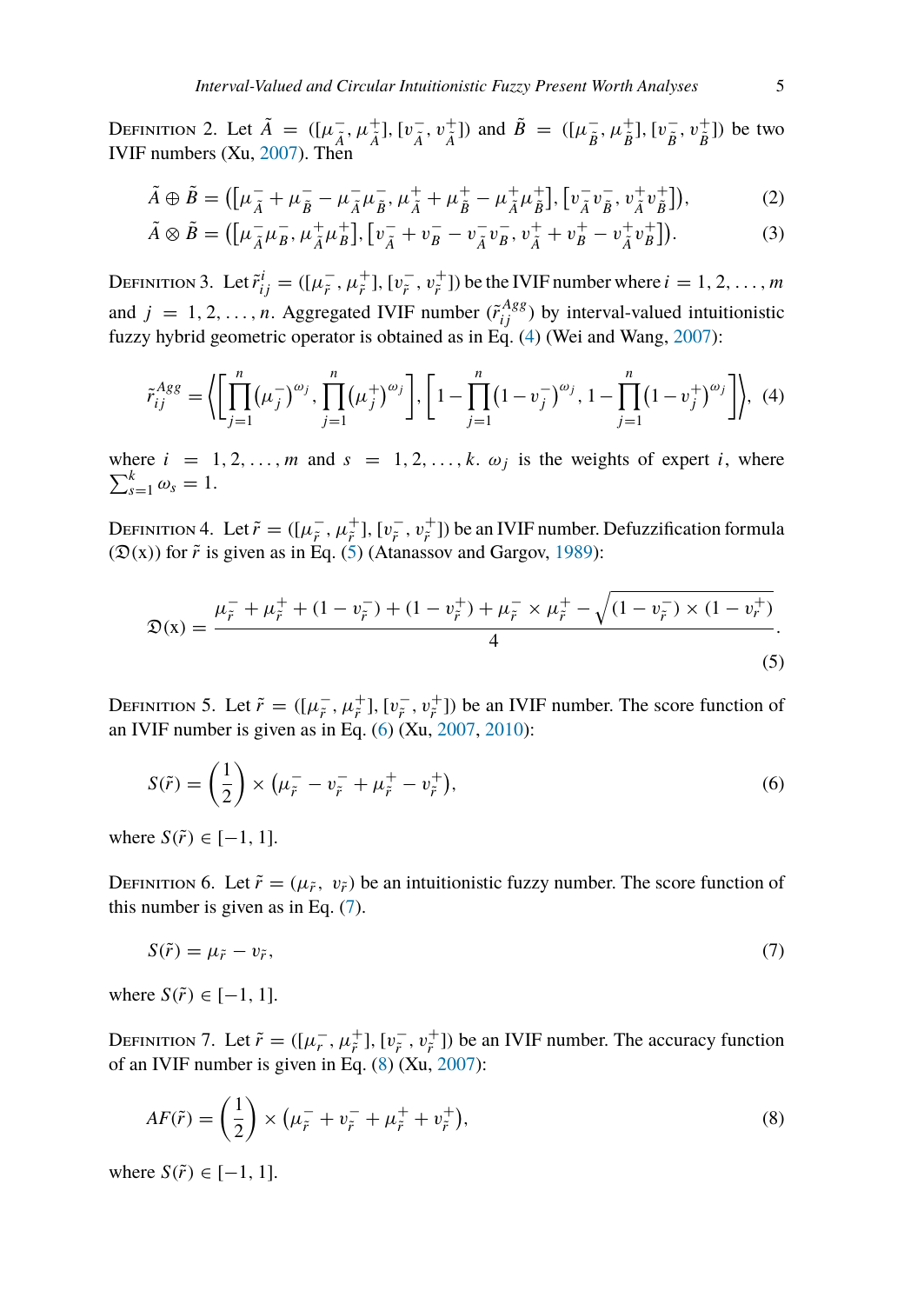#### 2.2. *Circular Intuitionistic Fuzzy Sets*

C-IFSs are introduced by Atanassov [\(2020](#page-17-6)) as an extension of the IFSs which each element is represented by a circle with radius *r*. C-IFSs is defined in Definition [8.](#page-5-0)

<span id="page-5-0"></span>DEFINITION 8. Let *E* be a fixed universe. A C-IFS  $C_r$  in *E* is an object having the form as in Eq. [\(9](#page-5-1)). NITION 8. Let *E* be a fixed universe.<br>Eq. (9).<br> $C_r = \{ (x, \mu_C(x), \nu_C(x); r) | x \in E \}$  $\begin{bmatrix} 1 \\ 1 \end{bmatrix}$ 

<span id="page-5-1"></span>
$$
C_r = \{ \langle x, \mu_C(x), \nu_C(x); r \rangle \mid x \in E \},\tag{9}
$$

where

$$
0 \leqslant \mu_C(x) + \nu_C(x) \leqslant 1\tag{10}
$$

and  $r \in [0, 1]$  is a radius of the circle around each element  $x \in E$ , is called Circular-IFS and the functions  $\mu_C : E \to [0, 1]$  and  $\nu_C : E \to [0, 1]$  represent the degree of membership and the degree of non-membership of the element  $x \in E$  to the set  $C \subseteq E$ , respectively.

The degree of indeterminacy is calculated as in Eq.  $(11)$  $(11)$ :

<span id="page-5-2"></span>
$$
\pi_C(x) = 1 - \mu_C(x) - \nu_C(x). \tag{11}
$$

In contrast with the standard IFSs, where each element is represented by a point in the intuitionistic fuzzy interpretation triplet, each element in C-IFSs is represented by a circle with centre  $\langle \mu_C(x), \nu_C(x) \rangle$  and radius *r*.

DEFINITION 9. In an IFS  $C_j$ , let intuitionistic fuzzy pairs have the form  $\{(m_{j,1}, n_{j,1})\}$ ,  $\langle m_{j,2}, n_{j,2} \rangle$ , ...}. *j* is the number of IFSs *C<sub>j</sub>*, each including  $k_j$  IF pairs. Then, C-IFSs is calculated as follows. The arithmetic average of the IF pairs is given as in Eq. [\(12\)](#page-5-3):

<span id="page-5-3"></span>
$$
\langle \mu(C_i), \nu(C_i) \rangle = \left\langle \frac{\sum_{s=1}^{k_j} m_{i,j}}{k_j}, \frac{\sum_{s=1}^{k_j} n_{i,j}}{k_j} \right\rangle, \tag{12}
$$

where  $k_j$  is the number of intuitionistic fuzzy pairs in  $C_j$ .

Then, the radius of the  $\langle \mu(C_j), \nu(C_j) \rangle$  is the maximum of the Euclidean distances<br>
en as in Eq. (13):<br>  $r_j = \max_{j \in \mathbb{N}} \sqrt{\left(\mu(C_j) - m_{i,j}\right)^2 + \left(\nu(C_j) - n_{i,j}\right)^2}$ . (13) given as in Eq.  $(13)$ :

<span id="page-5-4"></span>
$$
r_j = \max_{1 \le j \le k_j} \sqrt{(\mu(C_j) - m_{i,j})^2 + (\nu(C_j) - n_{i,j})^2}.
$$
  
\n
$$
\text{inverse } W = \{C_1, C_2, \ldots\}, \text{ the C-IFS can be built as in Eq. (14):}
$$
\n
$$
W = \{C_1, C_2, \ldots\}.
$$

For universe  $W = \{C_1, C_2, \ldots\}$ , the C-IFS can be built as in Eq. [\(14](#page-5-5)):  $\frac{1}{2}$ 

<span id="page-5-5"></span>
$$
1 \le j \le k_j
$$
  
inverse  $W = \{C_1, C_2, ...\}$ , the C-IFS can be built as in Eq. (14):  

$$
A_r = \{ (C_j, \mu(C_j), \nu(C_j); r) | C_j \in W \} = \{ (C_j, O_r(\mu(C_j), \nu(C_j))) | C_j \in W \}.
$$
 (14)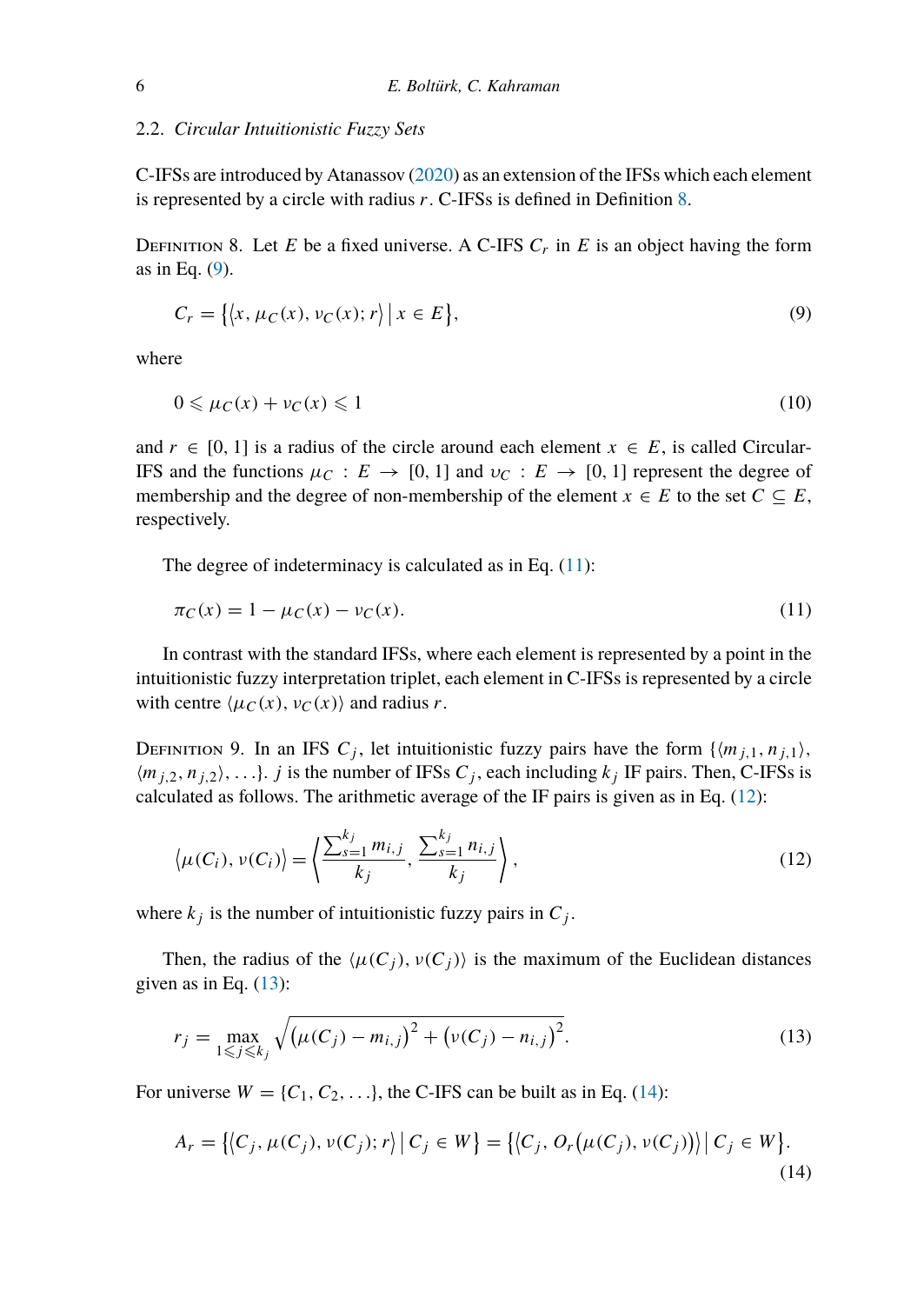<span id="page-6-0"></span>

Fig. 2. C-IFS geometrical representation.

DEFINITION 10. Let's have five circle forms as it is shown in Fig. [2](#page-6-0), where the basic geometric interpretation of C-IFS is given.<br>  $L^* = \{(a, b) | a, b \in [0, 1] \& a + b \le 1\}.$  (15) metric interpretation of C-IFS is given.

$$
L^* = \{(a, b) \mid a, b \in [0, 1] \& a + b \leq 1\}.
$$
\n(15)

Therefore, *Cr* can be rewritten in the form  $\frac{1}{2}$ 

$$
\text{efore, } C_r \text{ can be rewritten in the form}
$$
\n
$$
C_r^* = \{ \langle x, O(\mu_C(x), \nu_C(x)); r \rangle \mid x \in E \},\tag{16}
$$

where *O* is a function representing a circle, whose radius is *r* and whose centre is  $(\mu_C(x), \nu_C(x))$ .<br>*O*( $\mu_C(x), \nu_C(x)$ )  $(\mu_C(x), \nu_C(x)).$ 

$$
O(\mu_C(x), \nu_C(x))
$$
  
=  $\left\{ \langle a, b \rangle \, | \, a, b \in [0, 1], \sqrt{(\mu_C(x) - a)^2 + (\nu_C(x) - b)^2} \le r \right\} \cap L^*$   
=  $\left\{ \langle a, b \rangle \, | \, a, b \in [0, 1], \sqrt{(\mu_C(x) - a)^2 + (\nu_C(x) - b)^2} \le r, a + b \le 1 \right\}.$ 

C-IFSs is an extension of the standard IFSs and each standard IFS has the form  $C = C_0 = \{ (x, O(\mu_C(x), \nu_C(x)); 0) \mid x \in E \}$ , therefore, C-IFS with  $r > 0$  can't be represented by a standard IFS.

DEFINITION 11. Let  $C_1 = \langle \mu_{C_1}(x), \nu_{C_1}(x); r_1 \rangle$  and  $C_2 = \langle \mu_{C_2}(x), \nu_{C_2}(x); r_2 \rangle$  be two circular intuitionistic fuzzy numbers. The operations given here are based on the minimum and maximum of the radiuses separately since they give the results with minimum and maximum level of uncertainty, respectively. Smaller radius represents smaller vagueness whereas larger radius represents larger vagueness for IF pairs. Their operations can be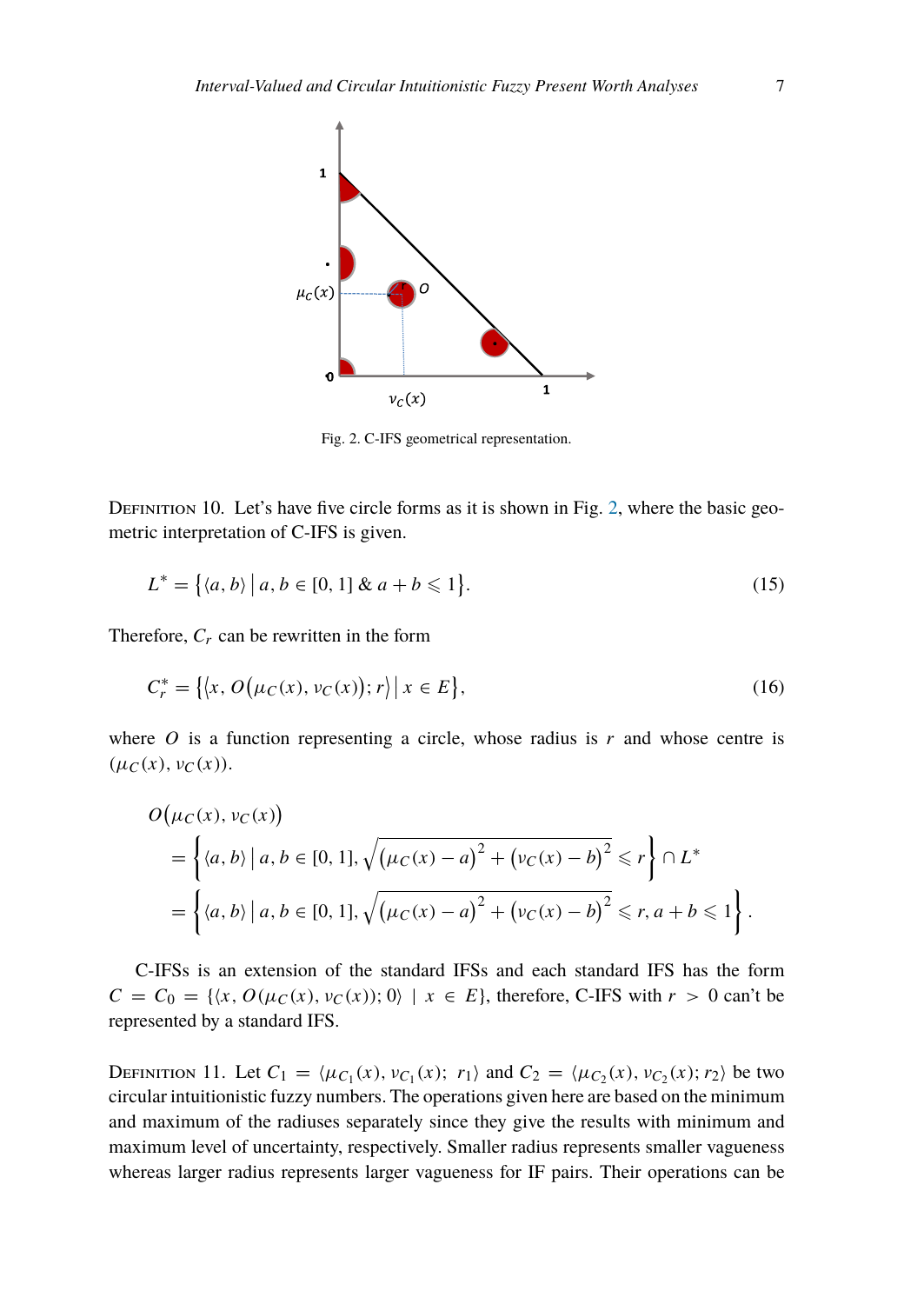described in Eqs. (17)–(24):  
\n
$$
C_1 \cap_{min} C_2 = \{ \langle x, min(\mu_{C_1}(x), \mu_{C_2}(x)), max(\nu_{C_1}(x), \nu_{C_2}(x)); min(r_1, r_2) \rangle | x \in E \}, (17)
$$
\n
$$
C_1 \cap_{max} C_2 = \{ \langle x, min(\mu_{C_1}(x), \mu_{C_2}(x)), max(\nu_{C_1}(x), \nu_{C_2}(x)); max(r_1, r_2) \rangle | x \in E \}, (18)
$$
\n
$$
C_1 \cup_{min} C_2 = \{ \langle x, max(\mu_{C_1}(x), \mu_{C_2}(x)), min(\nu_{C_1}(x), \nu_{C_2}(x)); min(r_1, r_2) \rangle | x \in E \}, (19)
$$
\n
$$
C_1 \cup_{max} C_2 = \{ \langle x, max(\mu_{C_1}(x), \mu_{C_2}(x)), min(\nu_{C_1}(x), \nu_{C_2}(x)); max(r_1, r_2) \rangle | x \in E \}, (20)
$$
\n
$$
C_1 \oplus_{min} C_2 = \{ \langle x, \mu_{C_1}(x) + \mu_{C_2}(x) - \mu_{C_1}(x) * \mu_{C_2}(x), \nu_{C_1}(x) * \nu_{C_2}(x);
$$
\n
$$
min(r_1, r_2) \rangle | x \in E \}, (21)
$$
\n
$$
C_1 \oplus_{max} C_2 = \{ \langle x, \mu_{C_1}(x) + \mu_{C_2}(x) - \mu_{C_1}(x) * \mu_{C_2}(x), \nu_{C_1}(x) * \nu_{C_2}(x);
$$
\n
$$
max(r_1, r_2) \rangle | x \in E \}, (22)
$$
\n
$$
= \{ \langle x, \mu_{C_1}(x) * \mu_{C_2}(x), \nu_{C_1}(x) + \nu_{C_2}(x) - \nu_{C_1}(x) * \nu_{C_2}(x);
$$
\n
$$
min(r_1, r_2) \rangle | x \in E \}, (23)
$$
\n
$$
C_1 \otimes_{max} C_2 = \{ \langle x, \mu_{C_1}(x) * \mu_{C_2}(x), \nu_{C_1}(x) + \nu
$$

Aggregation of the intuitionistic fuzzy numbers is realized by using Definition [12.](#page-7-1)

<span id="page-7-2"></span>*.* (24)

<span id="page-7-1"></span>DEFINITION 12. Let  $\tilde{A}_i = (\mu_{\tilde{A}_i}, \nu_{\tilde{A}_i})$   $(i = 1, 2, ..., n)$  be a set of IFNs and  $w =$ *Aggregation of the intuitionistic fuzzy numbers<br>
<i>DEFINITION 12. Let*  $\tilde{A}_i = (\mu_{\tilde{A}_i}, \nu_{\tilde{A}_i})$   $(i = 1, 2$ <br>  $(w_1, w_2, ..., w_n)^T$  be weight vector of  $\tilde{A}_i$  with  $\sum_{i=1}^n a_i$ ctor of  $\tilde{A}_i$  with  $\sum_{i=1}^n w_i = 1$ , then an intuitionistic fuzzy weighted geometric *(IFWG)* operator is given in Eq. [\(25](#page-7-2)) (Xu and Yager, [2006](#page-18-10)): ith  $\sum_{i=1}^{n}$ <br>in in Eq.<br>1 –  $\prod_{i=1}^{n}$ 

$$
IFWG(\tilde{A}_1, \tilde{A}_2, \dots, \tilde{A}_n) = \left( \prod_{i=1}^n \mu_{\tilde{A}_i}^{w_i}, \left( 1 - \prod_{i=1}^n (1 - \nu_{\tilde{A}_i})^{w_i} \right) \right).
$$
 (25)

## <span id="page-7-0"></span>**3. Interval-Valued Intuitionistic Fuzzy PW Analysis**

 $\max(r_1, r_2)$   $x \in E$ 

The parameters of *FC*, *SV*, *AB*, *AC*, *i*, and *n* are given with interval-valued intuitionistic fuzzy values which are expressed by circular intuitionistic fuzzy numbers (IVFN) in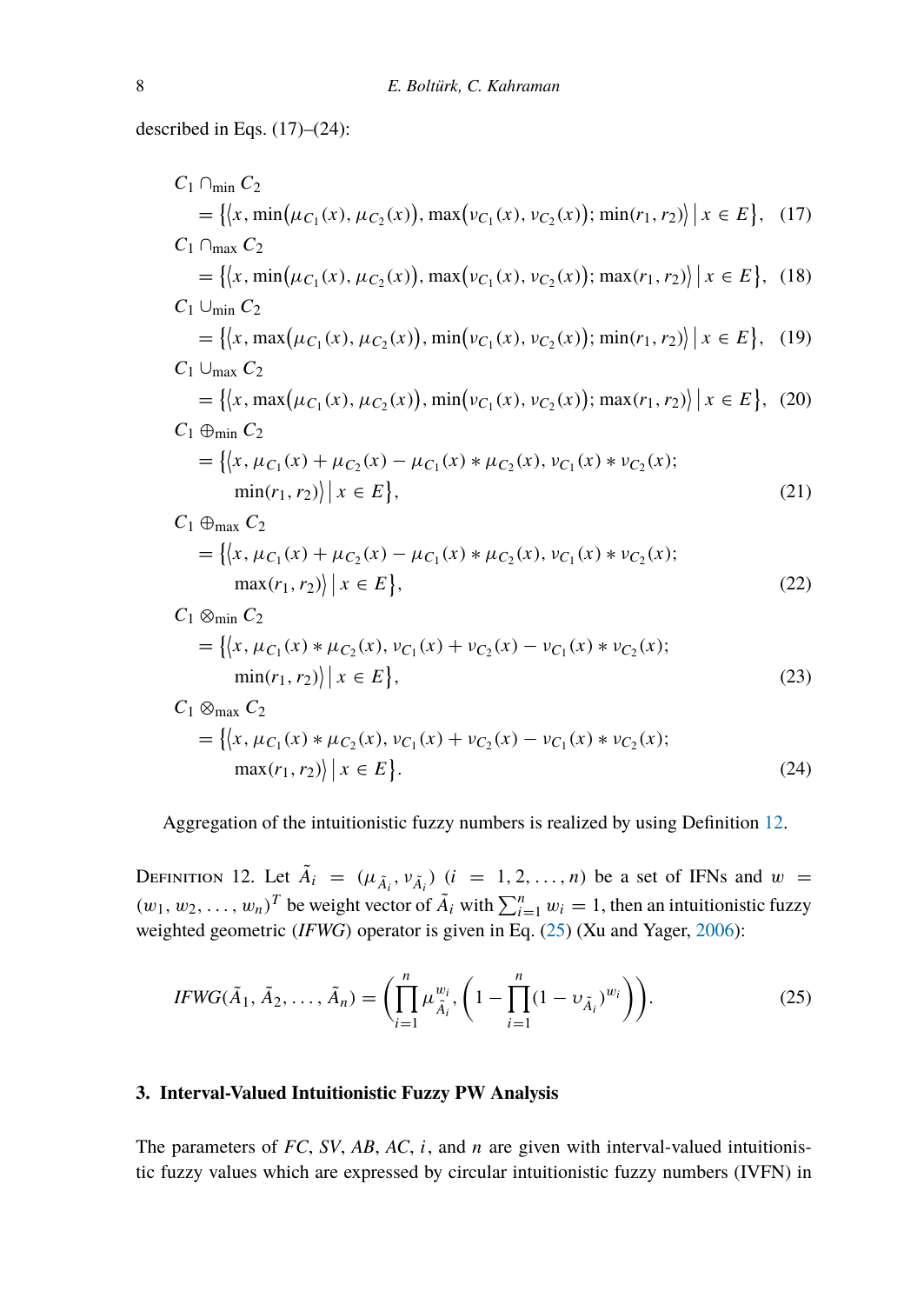Eqs. (26)–(31):

$$
\widetilde{FC}_I = \left\{ \begin{array}{l} \langle fc_1, \text{IVFN}_1, \dots, \text{IVFN}_m \rangle, \langle fc_2, \text{IVFN}_1, \dots, \text{IVFN}_m \rangle, \dots, \\ \langle fc_k, \text{IVFN}_1, \dots, \text{IVFN}_m \rangle \end{array} \right\}, \tag{26}
$$
\n
$$
\widetilde{AC}_I = \left\{ \begin{array}{l} \langle ac_1, \text{IVFN}_1, \dots, \text{IVFN}_m \rangle, \langle ac_2, \text{IVFN}_1, \dots, \text{IVFN}_m \rangle, \dots, \\ \langle ac_1, \text{IVFN}_m \rangle, \langle ac_2, \text{IVFN}_1, \dots, \text{IVFN}_m \rangle, \dots, \end{array} \right\}, \tag{27}
$$

$$
\widetilde{AC}_I = \left\{ \begin{array}{c} \langle ac_1, \text{IVFN}_1, \dots, \text{IVFN}_m \rangle, \langle ac_2, \text{IVFN}_1, \dots, \text{IVFN}_m \rangle, \dots, \\ \langle ac_k, \text{IVFN}_1, \dots, \text{IVFN}_m \rangle \end{array} \right\}, \tag{27}
$$
\n
$$
\widetilde{AB}_I = \left\{ \begin{array}{c} \langle ab_1, \text{IVFN}_1, \dots, \text{IVFN}_m \rangle, \langle ab_2, \text{IVFN}_1, \dots, \text{IVFN}_m \rangle, \dots, \\ \langle ab_1, \text{IVFN}_m \rangle, \langle ab_2, \text{IVFN}_1, \dots, \text{IVFN}_m \rangle, \dots, \end{array} \right\}, \tag{28}
$$

$$
\widetilde{AB}_I = \left\{ \begin{array}{c} \langle ab_1, \text{IVFN}_1, \dots, \text{IVFN}_m \rangle, \langle ab_2, \text{IVFN}_1, \dots, \text{IVFN}_m \rangle, \dots, \\ \langle ab_k, \text{IVFN}_1, \dots, \text{IVFN}_m \rangle \end{array} \right\}, \tag{28}
$$
\n
$$
\widetilde{SV}_I = \left\{ \begin{array}{c} \langle sv_1, \text{IVFN}_1, \dots, \text{IVFN}_m \rangle, \langle sv_2, \text{IVFN}_1, \dots, \text{IVFN}_m \rangle, \dots, \\ \langle sw, \text{IVFN}_m \rangle, \langle sv_2, \text{IVFN}_1, \dots, \text{IVFN}_m \rangle, \dots, \end{array} \right\}, \tag{29}
$$

$$
\widetilde{SV}_I = \left\{ \begin{array}{c} \langle sv_1, \text{IVFN}_1, \dots, \text{IVFN}_m \rangle, \langle sv_2, \text{IVFN}_1, \dots, \text{IVFN}_m \rangle, \dots, \\ \langle sv_k, \text{IVFN}_1, \dots, \text{IVFN}_m \rangle \end{array} \right\},\tag{29}
$$

$$
\tilde{\iota}_I = \left\{ \begin{array}{c} \langle i_1, \text{IVFN}_1, \dots, \text{IVFN}_m \rangle, \langle i_2, \text{IVFN}_1, \dots, \text{IVFN}_m \rangle, \dots, \\ \langle i_k, \text{IVFN}_1, \dots, \text{IVFN}_m \rangle \end{array} \right\},\tag{30}
$$

<span id="page-8-2"></span>
$$
\tilde{n}_I = \left\{ \begin{array}{c} \langle n_1, \text{IVFN}_1, \dots, \text{IVFN}_m \rangle, \langle n_2, \text{IVFN}_1, \dots, \text{IVFN}_m \rangle, \dots, \\ \langle n_k, \text{IVFN}_1, \dots, \text{IVFN}_m \rangle \end{array} \right\}.
$$
 (31)

Aggregation of IVIF numbers is performed by Eq. [\(25](#page-7-2)). Later, parameter values can be computed by multiplying the defuzzified values of membership functions with parameter values. The score function and defuzzification function of memberships are used for obtaining crisp values for each parameter. After defuzzification process the present worth

<span id="page-8-1"></span>is obtained by Eq. (32):  
\n
$$
\widetilde{PW}_I = -\widetilde{FC}_I - \widetilde{AC}_I \left[ \frac{(1+\widetilde{\iota}_I)^{\widetilde{n}_I} - 1}{\widetilde{\iota}_I (1+\widetilde{\iota}_I)^{\widetilde{n}_I}} \right] + \widetilde{AB}_I \left[ \frac{(1+\widetilde{\iota}_I)^{\widetilde{n}_I} - 1}{\widetilde{\iota}_I (1+\widetilde{\iota}_I)^{\widetilde{n}_I}} \right] + \widetilde{SV}_I (1+\widetilde{\iota}_I)^{-I},
$$
\n(32)  
\nwhere  $\widetilde{PW}_I$ : Intuitionistic fuzzy *PW*,  $\widetilde{FC}_I$ : Intuitionistic fuzzy *FC*,  $\widetilde{AC}_I$ : Intuitionistic

*(*32)<br>where  $\widetilde{PW}_I$ : Intuitionistic fuzzy  $PW$ ,  $\widetilde{FC}_I$ : Intuitionistic fuzzy  $FC$ ,  $\widetilde{AC}_I$ : Intuitionistic<br>fuzzy  $AC$ ,  $\widetilde{AB}_I$ : Intuitionistic fuzzy  $AB$ ,  $\widetilde{SV}_I$ : Intuitionistic fuzzy  $SV$ ,  $\widetilde{i}_I$ : Intuiti interest rate  $(i)$ ,  $\tilde{n}_I$ : Intuitionistic fuzzy life  $(n)$ .

## <span id="page-8-0"></span>**4. Circular Intuitionistic Fuzzy PW Analysis**

The parameters of *FC*, *SV*, *AB*, *AC*, *i*, and *n* are given by circular intuitionistic fuzzy numbers (CIFN) as in Eqs. (33)–(38):

$$
\widetilde{FC}_{CIF} = \left\{ \begin{array}{c} \langle fc_1, \text{CIFN}_1, \dots, \text{CIFN}_m \rangle, \langle fc_2, \text{CIFN}_1, \dots, \text{CIFN}_m \rangle, \dots, \\ \langle fc_k, \text{CIFN}_1, \dots, \text{CIFN}_m \rangle \end{array} \right\}, \quad (33)
$$
\n
$$
\widetilde{FC}_{CIF} = \left\{ \begin{array}{c} \langle fc_1, \text{CIFN}_1, \dots, \text{CIFN}_m \rangle, \langle fc_2, \text{CIFN}_1, \dots, \text{CIFN}_m \rangle, \dots, \\ \langle fc_k, \text{CIFN}_1, \dots, \text{CIFN}_m \rangle, \langle ac_2, \text{CIFN}_1, \dots, \text{CIFN}_m \rangle, \dots, \end{array} \right\}, \quad (34)
$$

$$
\widetilde{AC}_{CIF} = \left\{ \begin{array}{c} \langle ac_1, \text{CIFN}_1, \dots, \text{CIFN}_m \rangle, \langle ac_2, \text{CIFN}_1, \dots, \text{CIFN}_m \rangle, \dots, \\ \langle ac_k, \text{CIFN}_1, \dots, \text{CIFN}_m \rangle \end{array} \right\}, \tag{34}
$$
\n
$$
\widetilde{AB}_{CIF} = \left\{ \begin{array}{c} \langle ab_1, \text{CIFN}_1, \dots, \text{CIFN}_m \rangle, \langle ab_2, \text{CIFN}_1, \dots, \text{CIFN}_m \rangle, \dots, \\ \langle ab_n, \text{CIFN}_m \rangle, \langle ab_2, \text{CIFN}_1, \dots, \text{CIFN}_m \rangle, \dots, \end{array} \right\}, \tag{35}
$$

$$
\widetilde{AB}_{CIF} = \left\{ \begin{array}{c} \langle ab_1, \text{CIFN}_1, \dots, \text{CIFN}_m \rangle, \langle ab_2, \text{CIFN}_1, \dots, \text{CIFN}_m \rangle, \dots, \\ \langle ab_k, \text{CIFN}_1, \dots, \text{CIFN}_m \rangle \end{array} \right\},\tag{35}
$$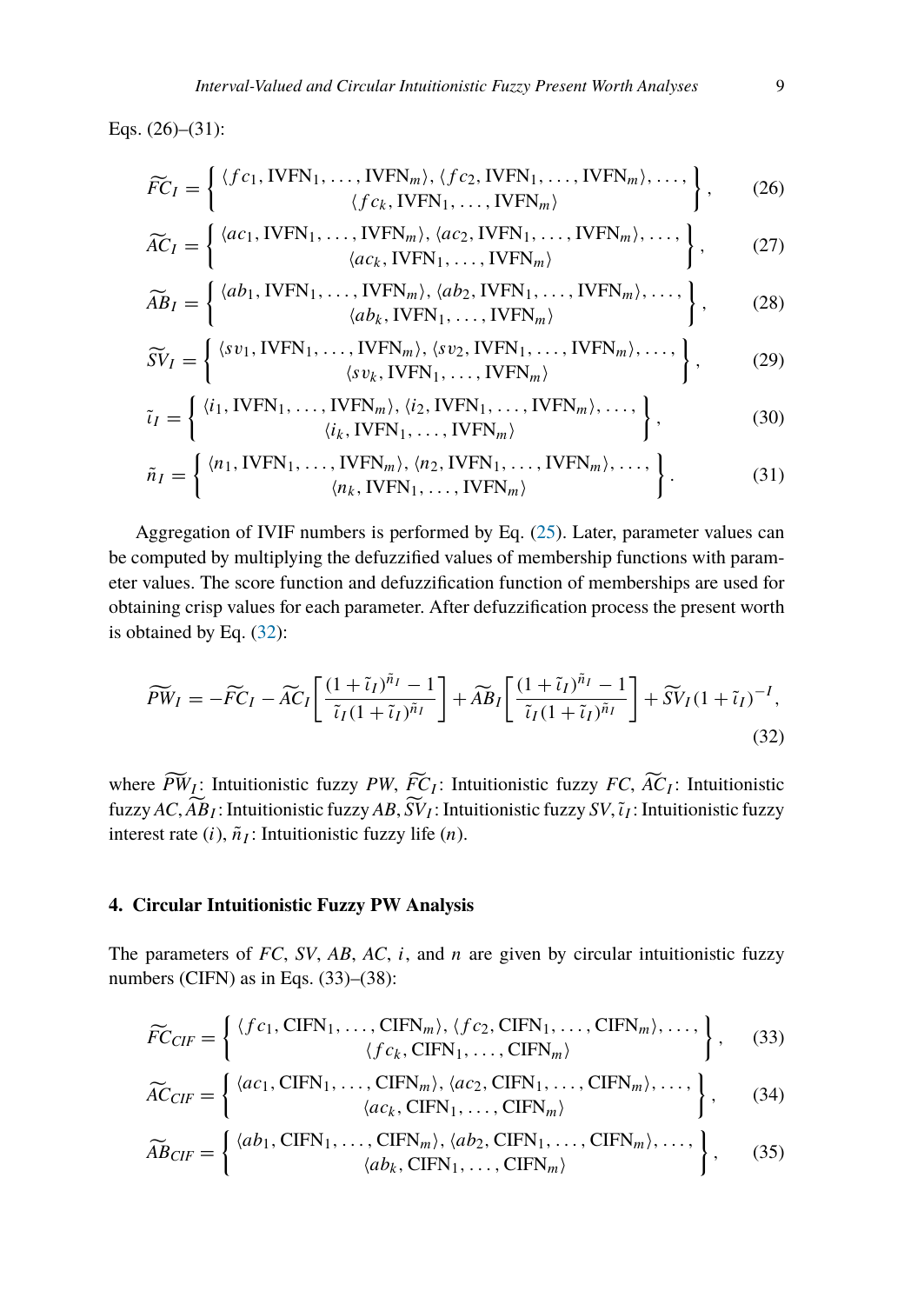$$
E. \text{ Boltiirk, C. Kahraman}
$$
\n
$$
\widetilde{SV}_{CIF} = \left\{ \begin{array}{c} \langle sv_1, \text{CIFN}_1, \dots, \text{CIFN}_m \rangle, \langle sv_2, \text{CIFN}_1, \dots, \text{CIFN}_m \rangle, \dots, \\ \langle sv_k, \text{CIFN}_1, \dots, \text{CIFN}_m \rangle \end{array} \right\}, \tag{36}
$$

$$
\tilde{\iota}_{CIF} = \left\{ \begin{array}{c} \langle i_1, \text{CIFN}_1, \dots, \text{CIFN}_m \rangle, \langle i_2, \text{CIFN}_1, \dots, \text{CIFN}_m \rangle, \dots, \\ \langle i_k, \text{CIFN}_1, \dots, \text{CIFN}_m \rangle \end{array} \right\},\tag{37}
$$

$$
\tilde{n}_{CIF} = \left\{ \begin{array}{c} \langle n_1, \text{CIFN}_1, \dots, \text{CIFN}_m \rangle, \langle n_2, \text{CIFN}_1, \dots, \text{CIFN}_m \rangle, \dots, \\ \langle n_k, \text{CIFN}_1, \dots, \text{CIFN}_m \rangle \end{array} \right\},\tag{38}
$$

where CIFN =  $(\langle x, O(\mu_C(x), \nu_C(x)); r \rangle)$ .

In this method, aggregation of IFSs is performed by Eq. [\(25\)](#page-7-2).

Later, parameter values can be computed by multiplying the defuzzified values of membership functions with parameter values. The score function and defuzzification function of memberships are used for obtaining crisp values for each parameter. After defuzzi fication process the present worth is obtained by Eq. ([39\)](#page-9-1): *PWCIF* =  $-\widetilde{FC}_{CIF} - \widetilde{AC}_{CIF}$ 

$$
\widetilde{PW}_{CIF} = -\widetilde{FC}_{CIF} - \widetilde{AC}_{CIF} \left[ \frac{(1 + \widetilde{i}_{CIF})^{\widetilde{n}_{CIF}} - 1}{\widetilde{i}_{CIF}(1 + \widetilde{i}_{ICIF})^{\widetilde{n}_{I}}} \right] \n+ \widetilde{AB}_{CIF} \left[ \frac{(1 + \widetilde{i}_{CIF})^{\widetilde{n}_{CIF}} - 1}{\widetilde{i}_{CIF}(1 + \widetilde{i}_{CIF})^{\widetilde{n}_{CIF}}} \right] + \widetilde{SV}_{CIF}(1 + \widetilde{i}_{CIF})^{-I},
$$
\nwhere  $\widetilde{PW}_{CIF}$ : Circular intuitionistic fuzzy PW,  $\widetilde{FC}_{CIF}$ : Circular intuitionistic fuzzy FC,

<span id="page-9-1"></span>*ACCIF*: Circular intuitionistic fuzzy PW,  $\widetilde{FC}_{CIF}$ : Circular intuitionistic fuzzy *FC*,  $\widetilde{AC}_{CIF}$ : Circular intuitionistic fuzzy *AC*,  $\widetilde{AB}_{CIF}$ : Circular intuitionistic fuzzy *AB*,  $\widetilde{SV}_{CIF}$ : Circular intuitionistic fuzzy *SV*, *ι*˜*CIF*: Circular intuitionistic fuzzy interest rate *(i)*, *n*˜*CIF*: Circular intuitionistic fuzzy life *(n)*.

## <span id="page-9-0"></span>**5. Application**

A water treatment device will be purchased by a local municipality. The interval-valued intuitionistic fuzzy data of this device are given in Table [2.](#page-10-0) Three experts having different experiences assign three different intervals for each of investment parameters and determine their interval-valued intuitionistic fuzzy membership and non-membership degrees. *w* values in Table [2](#page-10-0) represent the weights of experts based on their experience levels.

We apply two levels of aggregation: Aggregation within each parameter and aggregation between parameters. In Table [3,](#page-11-0) the aggregated membership functions and expected weighted interval-values within each parameter are given. Then, aggregation between parameters is applied. For both of aggregation levels, Eq. ([4\)](#page-4-0) is used.

Expected value calculations are given in Table [4](#page-12-0). For instance, the value [218*,* 650; 259*,* 325] is calculated as follows:

 $FC1_{Expected Value1} = 0.5 \times 200,000 + 0.2 \times 220,000 + 0.3 \times 240,000 = 216,000,$  $FC2_{Expected Value1} = 0.25 \times 200,000 + 0.45 \times 220,000 + 0.3 \times 240,000 = 221,000$ ,  $FC3_{Expected Value1} = 0.35 \times 200,000 + 0.3 \times 220,000 + 0.35 \times 240,000 = 216,000$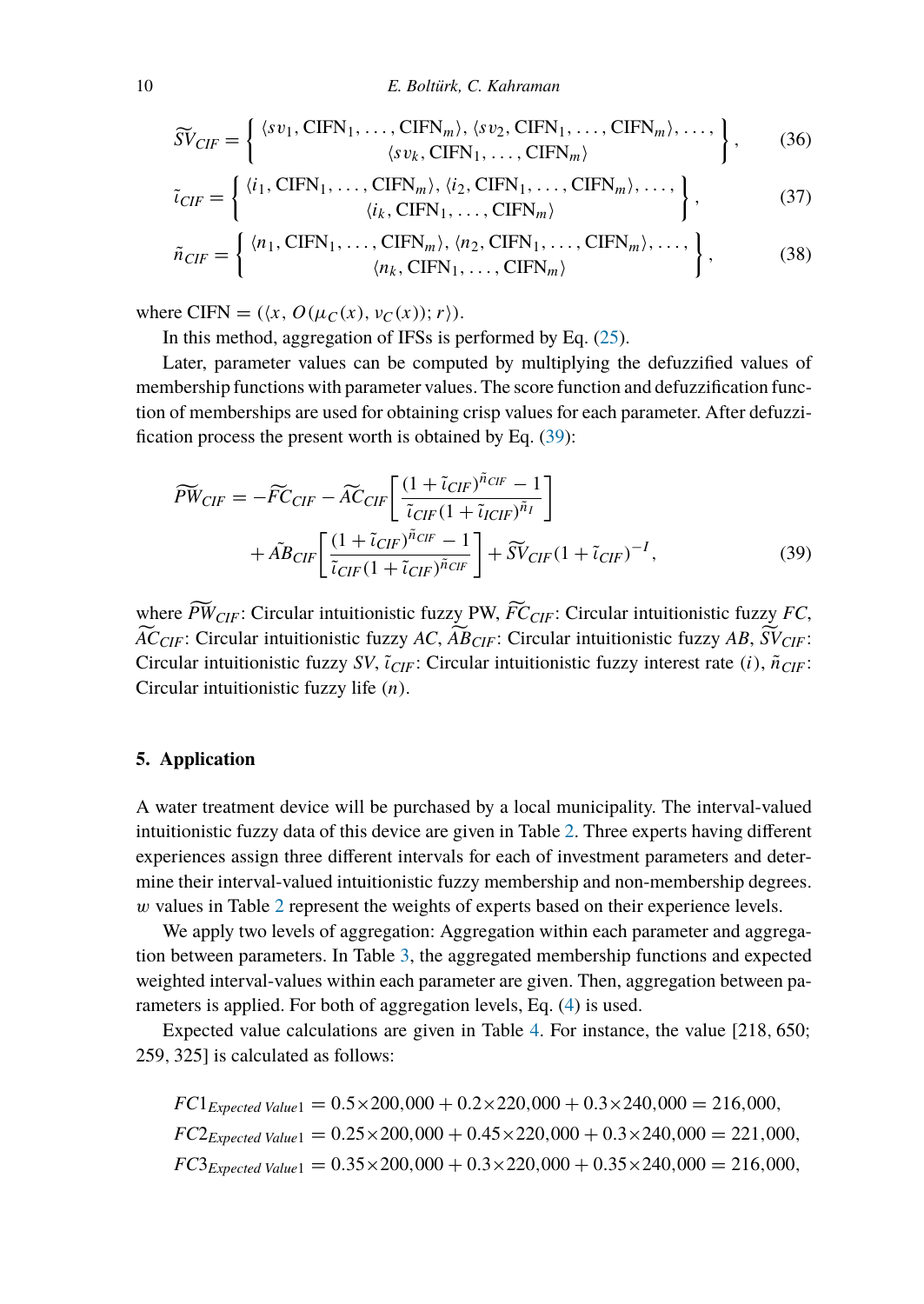<span id="page-10-0"></span>

| Parameter      | Expert         | $\boldsymbol{w}$ | Alternative      | $\langle [\mu^-, \mu^+] , [\vartheta^-, \vartheta^+] \rangle$ |
|----------------|----------------|------------------|------------------|---------------------------------------------------------------|
| First cost     | E1             | 0.5              | [200000, 250000] | $\langle [0.7, 0.8], [0.1, 0.2] \rangle$                      |
|                |                | 0.2              | [220000, 260000] | $\langle [0.6, 0.7], [0.05, 0.25] \rangle$                    |
|                |                | 0.3              | [240000, 270000] | $\langle [0.5, 0.9], [0.05, 0.1] \rangle$                     |
|                | E2             | 0.25             | [200000, 250000] | $\langle [0.7, 0.8], [0.1, 0.2] \rangle$                      |
|                |                | 0.45             | [220000, 260000] | $\langle [0.6, 0.7], [0.05, 0.25] \rangle$                    |
|                |                | 0.3              | [240000, 270000] | $\langle [0.5, 0.9], [0.05, 0.1] \rangle$                     |
|                | E3             | 0.35             | [200000, 250000] | $\langle [0.7, 0.8], [0.1, 0.2] \rangle$                      |
|                |                | 0.3              | [220000, 260000] | $\langle [0.6, 0.7], [0.05, 0.25] \rangle$                    |
|                |                | 0.35             | [240000, 270000] | $\langle [0.5, 0.9], [0.05, 0.1] \rangle$                     |
| Annual benefit | E1             | 0.5              | [40000, 50000]   | $\langle [0.8, 0.85], [0.1, 0.15] \rangle$                    |
|                |                | 0.2              | [45000, 55000]   | $\langle [0.9, 0.95], [0, 0.05] \rangle$                      |
|                |                | 0.3              | [50000, 60000]   | $\langle [0.8, 0.9], [0.05, 0.1] \rangle$                     |
|                | E2             | 0.25             | [40000, 50000]   | $\langle [0.8, 0.85], [0.1, 0.15] \rangle$                    |
|                |                | 0.45             | [45000, 55000]   | $\langle [0.9, 0.95], [0, 0.05] \rangle$                      |
|                |                | 0.3              | [50000, 60000]   | $\langle [0.8, 0.85], [0.1, 0.15] \rangle$                    |
|                | E3             | 0.35             | [40000, 50000]   | $\langle [0.8, 0.85], [0.1, 0.15] \rangle$                    |
|                |                | 0.3              | [45000, 55000]   | $\langle [0.9, 0.95], [0, 0.05] \rangle$                      |
|                |                | 0.35             | [50000, 60000]   | $\langle [0.8, 0.85], [0.1, 0.15] \rangle$                    |
| Annual cost    | E1             | 0.5              | [10000, 20000]   | $\langle [0.7, 0.8], [0.1, 0.2] \rangle$                      |
|                |                | 0.2              | [15000, 25000]   | $\langle [0.9, 0.95], [0, 0.05] \rangle$                      |
|                |                | 0.3              | [20000, 30000]   | $\langle [0.7, 0.85], [0.1, 0.15] \rangle$                    |
|                | E <sub>2</sub> | 0.25             | [10000, 20000]   | $\langle [0.7, 0.9], [0.0, 0.1] \rangle$                      |
|                |                | 0.45             | [15000, 25000]   | $\langle [0.9, 0.95], [0, 0.05] \rangle$                      |
|                |                | 0.3              | [20000, 30000]   | $\langle [0.7, 0.85], [0.1, 0.15] \rangle$                    |
|                | E3             | 0.35             | [10000, 20000]   | $\langle [0.6, 0.7], [0.1, 0.3] \rangle$                      |
|                |                | 0.3              | [15000, 25000]   | $\langle [0.7, 0.8], [0.05, 0.2] \rangle$                     |
|                |                | 0.35             | [20000, 30000]   | $\langle [0.85, 0.9], [0.05, 0.1] \rangle$                    |
| Salvage value  | E1             | 0.5              | [80000, 100000]  | $\langle [0.65, 0.7], [0.15, 0.3] \rangle$                    |
|                |                | 0.2              | [90000, 110000]  | $\langle [0.75, 0.80], [0.15, 0.2] \rangle$                   |
|                |                | 0.3              | [100000, 120000] | $\langle [0.7, 0.75], [0.1, 0.25] \rangle$                    |
|                | E <sub>2</sub> | 0.25             | [80000, 100000]  | $\langle [0.60, 0.7], [0.1, 0.15] \rangle$                    |
|                |                | 0.45             | [90000, 110000]  | $\langle [0.8, 0.90], [0.05, 0.10] \rangle$                   |
|                |                | 0.3              | [100000, 120000] | $\langle [0.7, 0.85], [0.1, 0.15] \rangle$                    |
|                | E3             | 0.35             | [80000, 100000]  | $\langle [0.55, 0.60], [0.2, 0.40] \rangle$                   |
|                |                | 0.3              | [90000, 110000]  | $\langle [0.65, 0.75], [0.15, 0.25] \rangle$                  |
|                |                | 0.35             | [100000, 120000] | $\langle [0.75, 0.85], [0.1, 0.15] \rangle$                   |
| Interest rate  | E1             | 0.5              | [0.08, 0.10]     | $\langle [0.6, 0.65], [0.2, 0.3] \rangle$                     |
|                |                | 0.2              | [0.09, 0.11]     | $\langle [0.7, 0.75], [0.15, 0.20] \rangle$                   |
|                |                | 0.3              | [0.10, 0.12]     | $\langle$ [0.6, 0.65], [0.1, 0.25])                           |
|                | E2             | 0.25             | [0.08, 0.10]     | $\langle [0.6, 0.7], [0.2, 0.3] \rangle$                      |
|                |                | 0.45             | [0.09, 0.11]     | $\langle [0.7, 0.8], [0.15, 0.2] \rangle$                     |
|                |                | 0.3              | [0.10, 0.12]     | $\langle [0.6, 0.9], [0.05, 0.10] \rangle$                    |
|                | E3             | 0.35             | [0.08, 0.10]     | $\langle [0.6, 0.7], [0.2, 0.3] \rangle$                      |
|                |                | 0.3              | [0.09, 0.11]     | $\langle [0.7, 0.8], [0.15, 0.2] \rangle$                     |
|                |                | 0.35             | [0.10, 0.12]     | $\langle [0.6, 0.8], [0.1, 0.2] \rangle$                      |
| Life           | E1             | 0.5              | [20, 23]         | $\langle [0.6, 0.75], [0.2, 0.25] \rangle$                    |
|                |                | 0.2              | [21, 22]         | $\langle [0.7, 0.85], [0.1, 0.15] \rangle$                    |
|                |                | 0.3              | [22, 23]         | $\langle [0.6, 0.7], [0.15, 0.3] \rangle$                     |
|                | E <sub>2</sub> | 0.25             | [20, 24]         | $\langle [0.6, 0.8], [0.1, 0.2] \rangle$                      |
|                |                |                  |                  | (continued on next page)                                      |

Table 2 Interval-valued intuitionistic fuzzy parameters.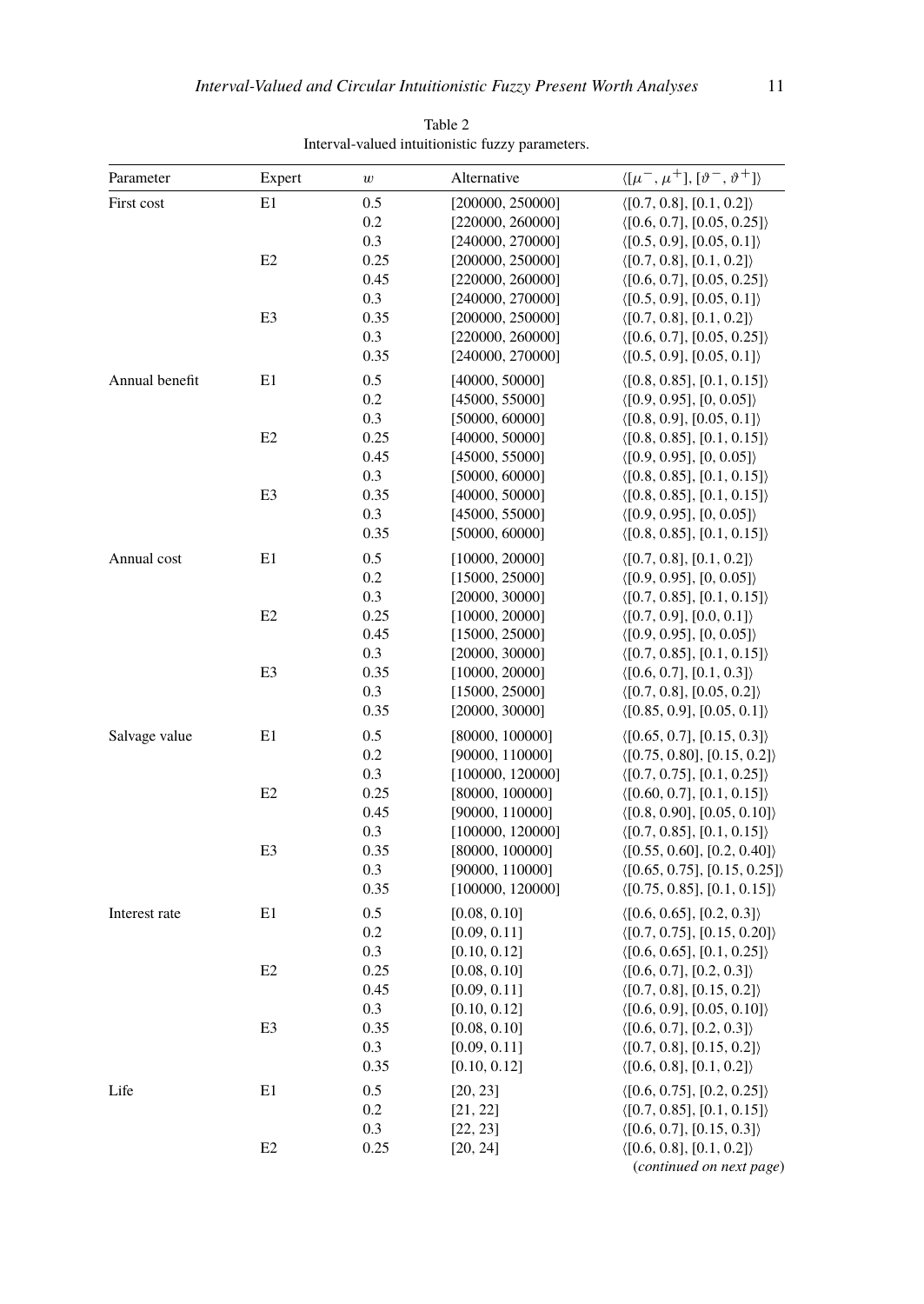| Parameter | Expert | $\boldsymbol{w}$ | Alternative | $\langle [\mu^-, \mu^+] , [\vartheta^-, \vartheta^+] \rangle$ |
|-----------|--------|------------------|-------------|---------------------------------------------------------------|
|           |        | 0.45             | [22, 25]    | $\langle [0.7, 0.8], [0.1, 0.2] \rangle$                      |
|           |        | 0.3              | [24, 26]    | $\langle$ [0.8, 0.85], [0.1, 0.15] $\rangle$                  |
|           | E3     | 0.35             | [19, 23]    | $\langle [0.6, 0.7], [0.1, 0.3] \rangle$                      |
|           |        | 0.3              | [21, 25]    | $\langle [0.7, 0.8], [0.1, 0.15] \rangle$                     |
|           |        | 0.35             | [23, 27]    | $\langle [0.6, 0.8], [0.15, 0.2] \rangle$                     |

Table 2 (*continued*)

| Table 3                            |
|------------------------------------|
| Aggregation within each parameter. |

<span id="page-11-0"></span>

| Parameter        | Experts        | Experts'<br>weights |        | Weighted interval-values | Aggregated membership functions<br>$\langle [\mu^-, \mu^+] , [\vartheta^-, \vartheta^+] \rangle$ |
|------------------|----------------|---------------------|--------|--------------------------|--------------------------------------------------------------------------------------------------|
| FC               | E1             | 0.4                 | 216000 | 258000                   | (0.614, 0.807], [0.075, 0.182]                                                                   |
|                  | E2             | 0.25                | 221000 | 260500                   | (0.590, 0.780], [0.063, 0.195])                                                                  |
|                  | E <sub>3</sub> | 0.35                | 220000 | 260000                   | (0.594, 0.801], [0.068, 0.182])                                                                  |
| AB               | E1             | 0.4                 | 44000  | 54000                    | (0.819, 0.884], [0.066, 0.116])                                                                  |
|                  | E2             | 0.25                | 45250  | 55250                    | (0.844, 0.894], [0.056, 0.106])                                                                  |
|                  | E <sub>3</sub> | 0.35                | 45000  | 55000                    | (0.829, 0.879, 0.071, 0.121)                                                                     |
| AC               | E1             | 0.4                 | 14000  | 24000                    | ( [0.736, 0.843], [0.081, 0.157])                                                                |
|                  | E2             | 0.25                | 15250  | 25250                    | (0.784, 0.906], [0.031, 0.094])                                                                  |
|                  | E <sub>3</sub> | 0.35                | 15000  | 25000                    | (0.710, 0.796], [0.068, 0.204])                                                                  |
| <b>SV</b>        | E1             | 0.4                 | 88000  | 108000                   | $\langle$ [0.684, 0.734], [0.135, 0.266] $\rangle$                                               |
|                  | E2             | 0.25                | 90500  | 110500                   | $\langle [0.715, 0.831], [0.078, 0.128] \rangle$                                                 |
|                  | E <sub>3</sub> | 0.35                | 90000  | 78500                    | $\langle$ [0.645, 0.725], [0.151, 0.275] $\rangle$                                               |
| <b>IR</b>        | E1             | 0.4                 | 0.088  | 0.108                    | (0.619, 0.669], [0.161, 0.266])                                                                  |
|                  | E2             | 0.25                | 0.091  | 0.111                    | ( [0.643, 0.802], [0.134, 0.198])                                                                |
|                  | E <sub>3</sub> | 0.35                | 0.09   | 0.11                     | $\langle [0.628, 0.763], [0.151, 0.237] \rangle$                                                 |
| $\boldsymbol{n}$ | E1             | 0.4                 | 20.8   | 22.8                     | $\langle$ [0.619, 0.753], [0.166, 0.247])                                                        |
|                  | E2             | 0.25                | 22.1   | 25.05                    | $\langle [0.701, 0.815], [0.113, 0.185] \rangle$                                                 |
|                  | E <sub>3</sub> | 0.35                | 21     | 25                       | (0.628, 0.763], [0.118, 0.223])                                                                  |

 $FC_{Expected Value1} = 0.4 \times FC1_{Expected Value1} + 0.25 \times FC2_{Expected Value1}$  $+ 0.35 \times FC3$ *Expected Value* = 218,650*,*  $FC1_{Expected Value2} = 0.5 \times 250,000 + 0.2 \times 260,000 + 0.3 \times 270,000 = 258,000$  $FC2$ *Expected Value*<sub>2</sub> =  $0.25 \times 250,000 + 0.45 \times 260,000 + 0.3 \times 270,000 = 260,500$ ,  $FC3_{Expected Value2} = 0.35 \times 250,000 + 0.3 \times 260,000 + 0.35 \times 270,000 = 260,000$ ,  $FC_{Expected Value2} = 0.4 \times FC1_{Expected Value} + 0.25 \times FC2_{Expected Value}$  $+ 0.35 \times FC3$ *Expected Value* = 259,325*.* 

The aggregation between parameters is the next step. Lower and upper *PW* values are obtained with Eq. ([31\)](#page-8-2). For the lower *PW*, we select the upper values for *FC*, *AC*, *IR* and lower values for *AB*, *SV* and life. Similarly, for the lower *PW*, we select the upper values for *AB*, *SV* life and lower values for *FC*, *AC*, and *IR*. *PWlower* and *PWupper*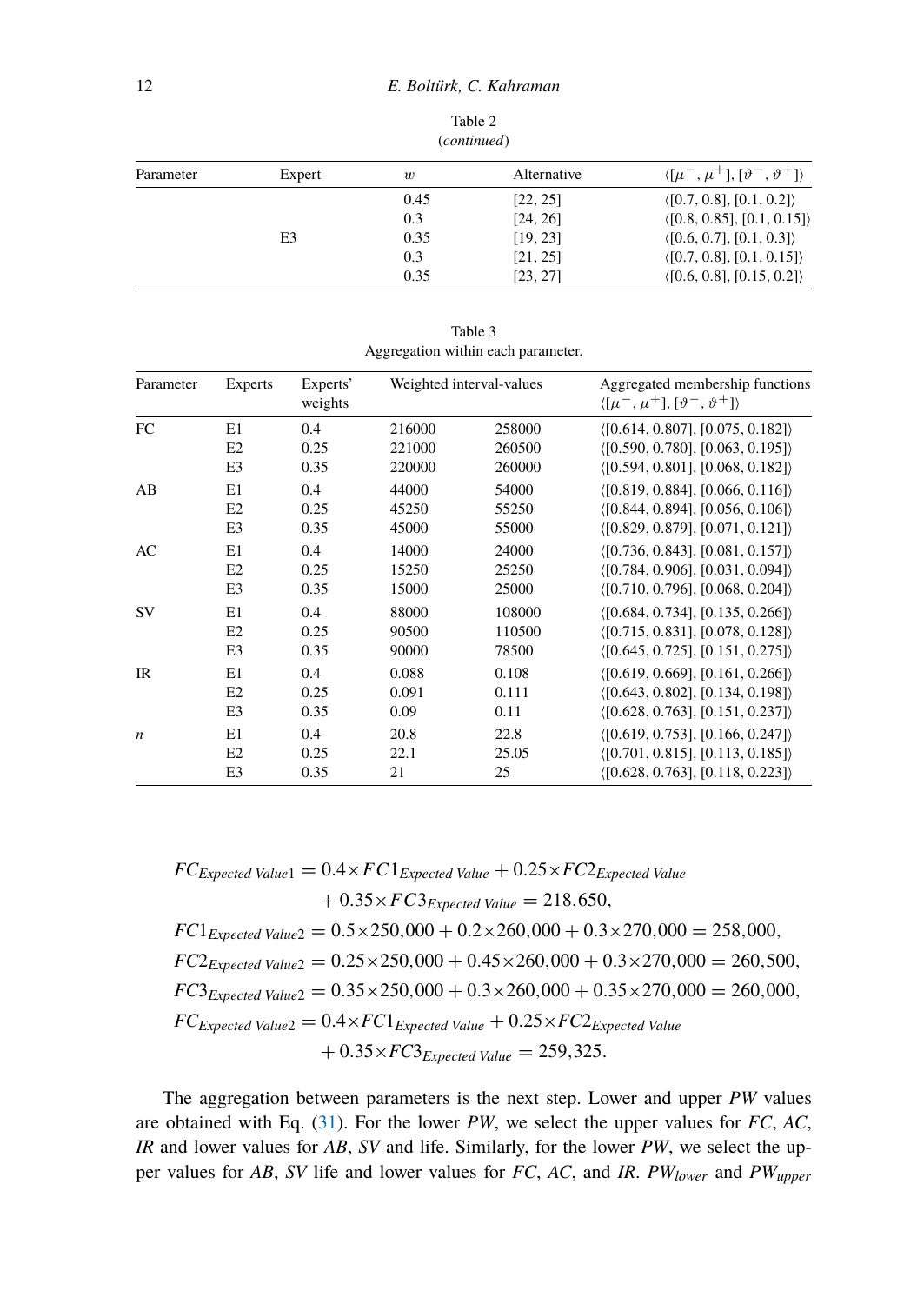<span id="page-12-0"></span>

| Parameter | Expected interval-values | Aggregated membership functions<br>$\langle [\mu^-, \mu^+], [\vartheta^-, \vartheta^+] \rangle$ |  |  |  |  |
|-----------|--------------------------|-------------------------------------------------------------------------------------------------|--|--|--|--|
| FC        | [218650; 259325]         | (0.601, 0.798], [0.070, 0.185])                                                                 |  |  |  |  |
| AB        | [44662.5; 54, 662.5]     | (0.829, 0.885], [0.065, 0.115])                                                                 |  |  |  |  |
| AC        | [11862.5; 24, 662.5]     | ( [0.738, 0.841], [0.064, 0.159])                                                               |  |  |  |  |
| <b>SV</b> | [89325; 98300]           | $\langle$ [0.677, 0.754], [0.127, 0.237] $\rangle$                                              |  |  |  |  |
| <b>IR</b> | [0.089; 0.109]           | $\langle$ [0.628, 0.733], [0.151, 0.239] $\rangle$                                              |  |  |  |  |
| Life      | [21195, 24.133]          | $\langle [0.642, 0.772], [0.136, 0.223] \rangle$                                                |  |  |  |  |

Table 4 Values after aggregation within each parameter.

are obtained as −86,767.344\$ and 212,187.693\$, respectively. The aggregated membership function in order to calculate final *PW*, the membership functions are obtained by selecting the minimum values for membership degrees and maximum values for nonmembership degrees. In this way, we finally obtained the interval-valued membership function as: [0*.*601*,* 0*.*733]*,*[0*.*151*,* 0*.*239] . In order to defuzzify membership function, Eq. ([5\)](#page-4-1) is used and we obtained it as 0.529. Final crisp *PW* using interval-valued intuitionistic fuzzy sets is calculated as follows:

*PW* = *((*−86*,* 767*.*344 + 212*,* 187*.*693*)* ÷ 2*)* × 0*.*529 = 33*,*162*.*894\$*.*

Now, circular intuitionistic fuzzy *PW* analysis will be applied. Table [5](#page-13-0) presents the circular intuitionistic fuzzy investment parameters. First, *within aggregation operation*, then *between aggregation operation* is applied. The results of *within aggregation operation* are also given in Table [5](#page-13-0).

A radius  $(r)$  is calculated for each parameter as in Eq. [\(13](#page-5-4)) and  $r_{\text{max}}$  value is obtained by selecting the maximum value among them. The weights vector of experts for  $\sum_{s=1}^{3} w_s = 1$ . Eq. [\(25](#page-7-2)) is used for aggregation operations. Table [6](#page-14-0) includes the expected aggregating membership functions is  $w = [w_{E1}, w_{E2}, w_{E3}] = [0.4, 0.25, 0.35]$  where values of parameters together with the aggregated membership functions and their  $r_{\text{max}}$ values.

For instance, the value of [218*,* 650; 259*,* 325] is calculated as follows:

$$
FC1_{Expected Value1} = 0.5 \times 200,000 + 0.2 \times 220,000 + 0.3 \times 240,000 = 216,000,
$$
  
\n
$$
FC2_{Expected Value1} = 0.25 \times 200,000 + 0.45 \times 220,000 + 0.3 \times 240,000 = 221,000,
$$
  
\n
$$
FC3_{Expected Value1} = 0.35 \times 200,000 + 0.3 \times 220,000 + 0.35 \times 240,000 = 220,000,
$$
  
\n
$$
FC_{Expected Value1} = 0.4 \times FC1_{Expected Value1} + 0.25 \times FC2_{Expected Value1}
$$
  
\n
$$
+ 0.35 \times FC3_{Expected Value1} = 218,650,
$$
  
\n
$$
FC1_{Expected Value2} = 0.5 \times 250,000 + 0.2 \times 260,000 + 0.3 \times 270,000 = 258,000,
$$
  
\n
$$
FC2_{Expected Value2} = 0.25 \times 250,000 + 0.45 \times 260,000 + 0.3 \times 270,000 = 260,500,
$$
  
\n
$$
FC3_{Expected Value2} = 0.35 \times 250,000 + 0.3 \times 260,000 + 0.35 \times 270,000 = 260,000,
$$
  
\n
$$
FC3_{Expected Value2} = 0.4 \times FC1_{Expected Value2} + 0.25 \times FC2_{Expected Value2}
$$
  
\n
$$
+ 0.35 \times FC3_{Expected Value2} = 259,325.
$$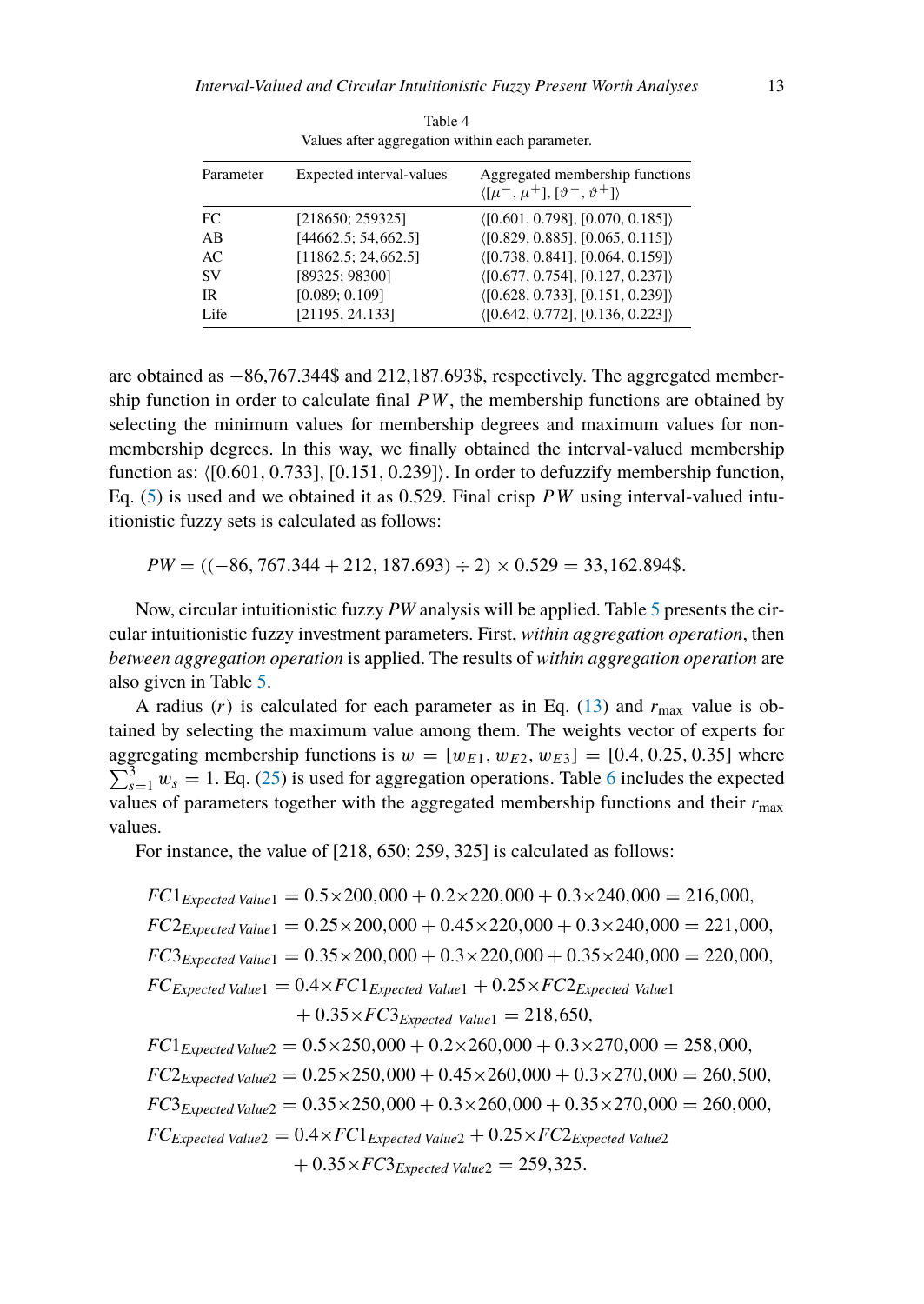Table 5 Circular intuitionistic fuzzy parameters.

<span id="page-13-0"></span>

| Parameters           | <b>Experts</b> | W                     | Alternative                                              | Membership<br>function                       | Within aggregated<br>membership<br>functions $(\mu, \vartheta)$ | r                        | $r_{\text{max}}$ |
|----------------------|----------------|-----------------------|----------------------------------------------------------|----------------------------------------------|-----------------------------------------------------------------|--------------------------|------------------|
| <b>First Cost</b>    | E1             | $0.5\,$<br>0.2<br>0.3 | [200000, 250000]<br>[220000, 260000]<br>[240000, 270000] | (0.6, 0.3)<br>(0.7, 0.25)<br>(0.7, 0.2)      | (0.648, 0.261)                                                  | 0.486<br>0.592<br>0.627  | 0.627            |
|                      | E <sub>2</sub> | 0.25<br>0.45<br>0.3   | [200000, 250000]<br>[220000, 260000]<br>[240000, 270000] | (0.8, 0.2)<br>(0.7, 0.25)<br>(0.9, 0.1)      | (0.780, 0.195)                                                  | 0.020<br>0.097<br>0.153  | 0.153            |
|                      | E3             | 0.35<br>0.3<br>0.35   | [200000, 250000]<br>[220000, 260000]<br>[240000, 270000] | (0.8, 0.2)<br>(0.7, 0.25)<br>(0.9, 0.1)      | (0.801, 0.182)                                                  | 0.018<br>0.122<br>0.129  | 0.129            |
| Annual Benefit       | E1             | 0.5<br>0.2<br>0.3     | [40000, 50000]<br>[45000, 55000]<br>[50000, 60000]       | (0.85, 0.15)<br>(0.95, 0.05)<br>(0.9, 0.1)   | (0.884, 0.116)                                                  | 0.048<br>0.093<br>0.022  | 0.093            |
|                      | E <sub>2</sub> | 0.25<br>0.45<br>0.3   | [40000, 50000]<br>[45000, 55000]<br>[50000, 60000]       | (0.85, 0.15)<br>(0.95, 0.05)<br>(0.85, 0.15) | (0.894, 0.106)                                                  | 0.062<br>0.080<br>0.062  | 0.080            |
|                      | E3             | 0.35<br>0.3<br>0.35   | [40000, 50000]<br>[45000, 55000]<br>[50000, 60000]       | (0.85, 0.15)<br>(0.95, 0.05)<br>(0.85, 0.15) | (0.879, 0.121)                                                  | 0.041<br>0.101<br>0.041  | 0.080            |
| <b>Annual Cost</b>   | E1             | 0.5<br>0.2<br>0.3     | [10000, 20000]<br>[15000, 25000]<br>[20000, 30000]       | (0.8, 0.2)<br>(0.95, 0.05)<br>(0.85, 0.15)   | (0.843, 0.157)                                                  | 0.061<br>0.151<br>0.010  | 0.151            |
|                      | E <sub>2</sub> | 0.25<br>0.45<br>0.3   | [10000, 20000]<br>[15000, 25000]<br>[20000, 30000]       | (0.9, 0.1)<br>(0.95, 0.05)<br>(0.85, 0.15)   | (0.906, 0.094)                                                  | 0.100<br>0.066<br>0.160  | 0.160            |
|                      | E3             | 0.35<br>0.3<br>0.35   | [10000, 20000]<br>[15000, 25000]<br>[20000, 30000]       | (0.7, 0.3)<br>(0.8, 0.2)<br>(0.9, 0.1)       | (0.796, 0.204)                                                  | 0.315<br>0.200<br>0.145  | 0.315            |
| Salvage Value        | E1             | 0.5<br>0.2<br>0.3     | [80000, 100000]<br>[90000, 110000]<br>[100000, 120000]   | (0.7, 0.3)<br>(0.8, 0.2)<br>(0.75, 0.25)     | (0.734, 0.266)                                                  | 0.048<br>0.093<br>0.023  | 0.093            |
|                      | E <sub>2</sub> | 0.25<br>0.45<br>0.3   | [80000, 100000]<br>[90000, 110000]<br>[100000, 120000]   | (0.7, 0.15)<br>(0.9, 0.1)<br>(0.85, 0.15)    | (0.831, 0.128)                                                  | 0.133<br>0.075<br>0.029  | 0.133            |
|                      | E3             | 0.35<br>0.3<br>0.35   | [80000, 100000]<br>[90000, 110000]<br>[100000, 120000]   | (0.6, 0.4)<br>(0.75, 0.25)<br>(0.85, 0.15)   | (0.725, 0.275)                                                  | 0.176<br>0.036<br>0.177  | 0.177            |
| <b>Interest Rate</b> | E1             | 0.5<br>0.2<br>0.3     | [0.08, 0.10]<br>[0.09, 0.11]<br>[0.10, 0.12]             | (0.65, 0.3)<br>(0.75, 0.2)<br>(0.65, 0.25)   | (0.669, 0.266)                                                  | 0.039<br>0.105<br>0.025  | 0.105            |
|                      | E <sub>2</sub> | 0.25<br>0.45<br>0.3   | [0.08, 0.10]<br>[0.09, 0.11]<br>[0.10, 0.12]             | (0.7, 0.3)<br>(0.8, 0.2)<br>(0.9, 0.1)       | (0.802, 0.198)                                                  | 0.144<br>0.002<br>0.139  | 0.144            |
|                      | E3             | 0.35<br>0.3<br>0.35   | [0.08, 0.10]<br>[0.09, 0.11]<br>[0.10, 0.12]             | (0.7, 0.3)<br>(0.8, 0.2)<br>(0.8, 0.2)       | (0.763, 0.237)                                                  | 0.090<br>0.052<br>0.052  | 0.090            |
| Life                 | E1             | 0.5<br>0.2<br>0.3     | [20, 23]<br>[21, 22]<br>[22, 23]                         | (0.7, 0.3)<br>(0.65, 0.2)<br>(0.65, 0.3)     | (0.675, 0.281)                                                  | 0.032<br>0.085<br>0.031  | 0.085            |
|                      |                |                       |                                                          |                                              |                                                                 | (continued on next page) |                  |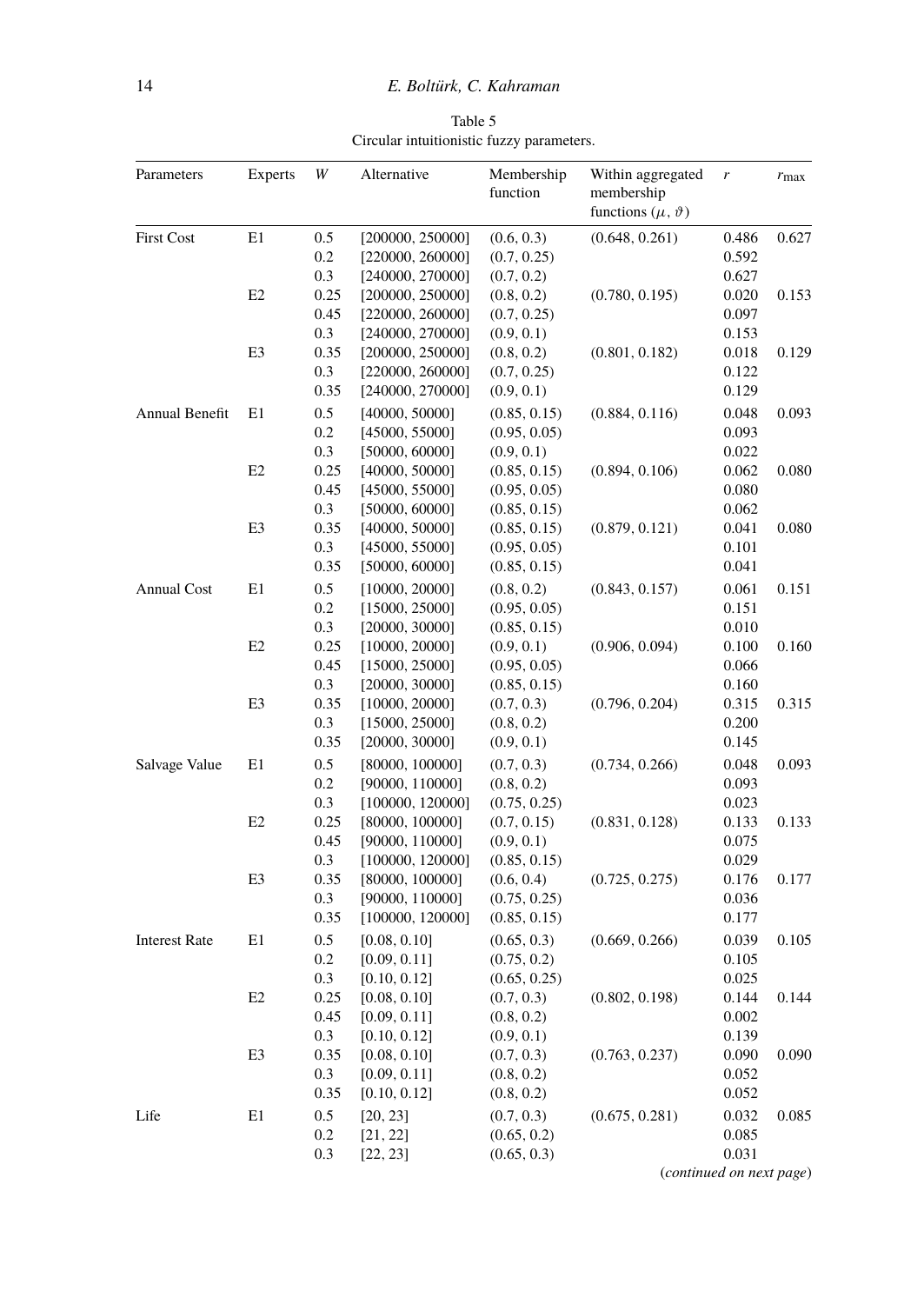| (continued) |                |      |             |                        |                                                                 |       |               |
|-------------|----------------|------|-------------|------------------------|-----------------------------------------------------------------|-------|---------------|
| Parameters  | Experts        | W    | Alternative | Membership<br>function | Within aggregated<br>membership<br>functions $(\mu, \vartheta)$ | r     | $r_{\rm max}$ |
|             | E <sub>2</sub> | 0.25 | [20, 24]    | (0.7, 0.3)             | (0.685, 0.257)                                                  | 0.046 | 0.059         |
|             |                | 0.45 | [22, 25]    | (0.7, 0.2)             |                                                                 | 0.059 |               |
|             |                | 0.3  | [24, 26]    | (0.65, 0.3)            |                                                                 | 0.055 |               |
|             | E <sub>3</sub> | 0.35 | [19, 23]    | (0.7, 0.3)             | (0.682, 0.271)                                                  | 0.034 | 0.074         |
|             |                | 0.3  | [21, 25]    | (0.7, 0.2)             |                                                                 | 0,074 |               |
|             |                | 0.35 | [23, 27]    | (0.65, 0.3)            |                                                                 | 0,043 |               |

Table 5

Table 6 Expected parameters, aggregated membership functions and *r*max values.

<span id="page-14-0"></span>

| Parameters | <b>Expected parameters</b> | Within aggregated<br>membership functions | $r_{\rm max}$ |
|------------|----------------------------|-------------------------------------------|---------------|
| FC         | [218, 650; 259, 325]       | (0.731, 0.218)                            | 0.627         |
| AB         | [44, 662.5; 54, 662.5]     | (0.885, 0.115)                            | 0.101         |
| AC         | [11,862.5; 24,662.5]       | (0.841, 0.159)                            | 0.315         |
| <b>SV</b>  | [89.325; 98.300]           | (0.754, 0.237)                            | 0.177         |
| IR         | [0.089; 0.109]             | (0.733, 0.239)                            | 0.144         |
| Life       | [21.195; 24.133]           | (0.680, 0.272)                            | 0.085         |

Table 7 Optimistic and pessimistic membership functions.

<span id="page-14-1"></span>

| Parameters                       | Optimistic membership<br>functions | Pessimistic membership<br>functions |
|----------------------------------|------------------------------------|-------------------------------------|
| FC                               | (1, 0)                             | (0.104, 0.845)                      |
| AB                               | (0.985, 0.015)                     | (0.784, 0.216)                      |
| AC                               | (1, 0)                             | (0.526, 0.474)                      |
| <b>SV</b>                        | (0.931, 0.060)                     | (0.577, 0.414)                      |
| <b>IR</b>                        | (0.877, 0.096)                     | (0.589, 0.383)                      |
| Life                             | (0.764, 0.187)                     | (0.595, 0.356)                      |
| Membership functions             | (1, 0)                             | (0.104, 0.845)                      |
| (Max $\mu$ , Min $\vartheta$ for |                                    |                                     |
| optimistic), (Max $\vartheta$ ,  |                                    |                                     |
| Min $\mu$ for pessimistic)       |                                    |                                     |

Table [7](#page-14-1) gives us the values of the investment parameters for both optimistic and pessimistic cases, separately.

The score values for optimistic and pessimistic membership values are calculated as 1 and −0.741, respectively using Eq. [\(7](#page-4-3)).

Table [8](#page-15-1) shows the average values of expected interval-values for the parameters.

Based on the parameter values in Table [8](#page-15-1), *PW* is calculated as 62,710.2\$. The *PWs* for optimistic and pessimistic cases are obtained as in Eq. [\(40](#page-15-2)):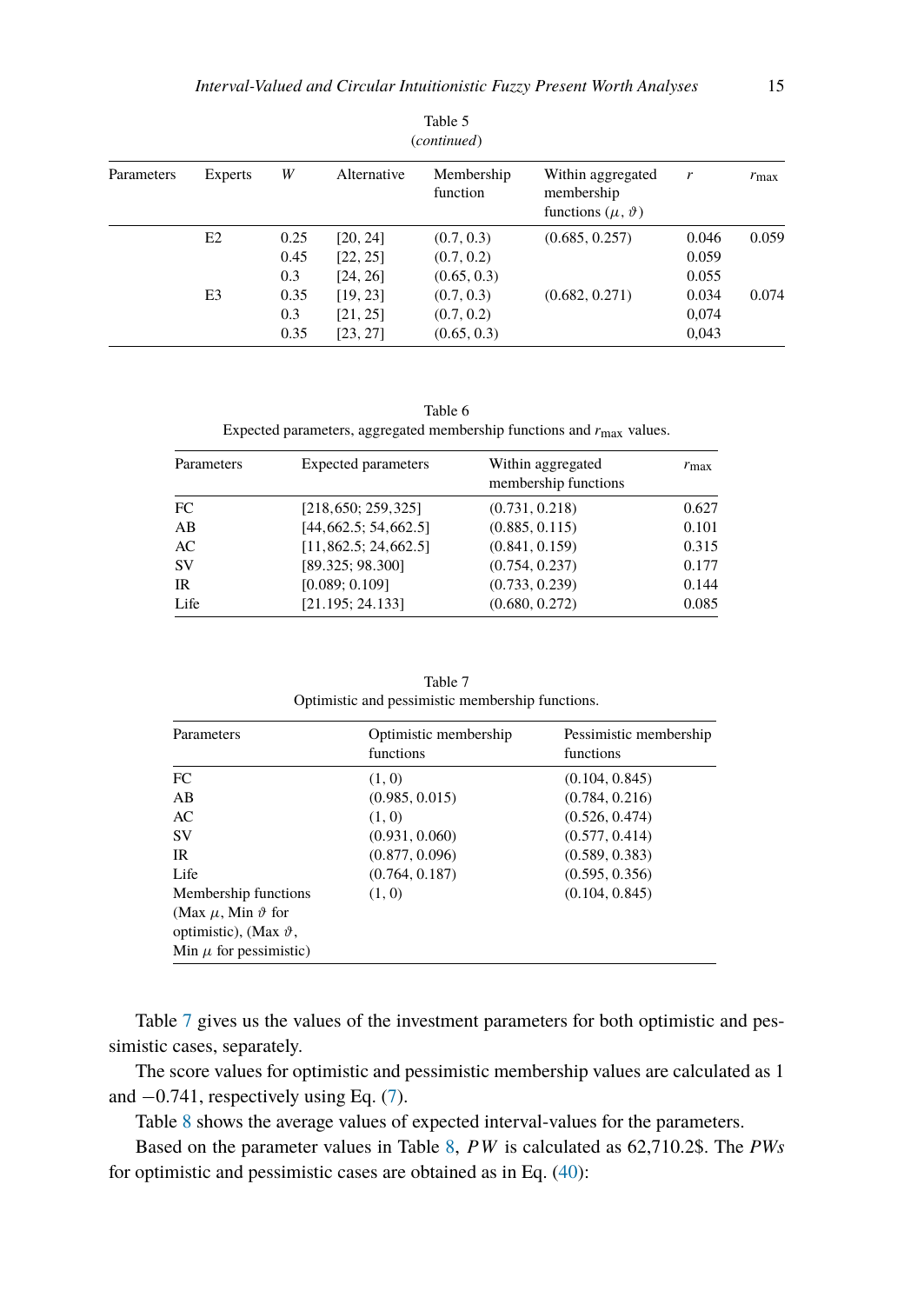<span id="page-15-1"></span>

| Parameters | Expected interval-values | Midpoints   |
|------------|--------------------------|-------------|
| FC         | [218, 650; 259, 325]     | 238,987.500 |
| AB         | [44, 662.5; 54, 662.5]   | 49,662.500  |
| AC         | [11,862.5; 24,662.5]     | 18,262.500  |
| <b>SV</b>  | [89, 325; 98, 300]       | 93,812.500  |
| IR         | [0.089; 0.109]           | 0.099       |
| Life       | [21.195; 24.133]         | 22.664      |

<span id="page-15-2"></span>Table 8 Expected interval-values and average values of parameters.

 $PW_c = PW \times (1 + SF)$ , *c*: optimistic, pessimistic, (40)  $PW_{Optimistic} = 62,710.2 \times (1 + 1) = 102,300,45\$  $PW_{Pessimistic} = 62,710.2 \times (1 - 0.741) = 13,248,41\$ 

### 5.1. *Sensitivity Analysis*

Sensitivity analysis is based on the midpoints of the parameters which are given in Table [8](#page-15-1). The experts indicate that the most critical parameters are *AB* and *AC*. In Eq. [\(41](#page-15-3)), annual worth (AW) formula is given:

<span id="page-15-3"></span>
$$
AW = -FC(A/P, i\%, n) + AB(1+x) - AC(1+y) + SV(A/F, i\%, n),
$$
(41)  
\n
$$
AW = -238,987.5(A/P, 9.9\%, 22.664) + 49,662.500(1+x)
$$
  
\n
$$
- 18,262.500(1+y) + 93,812.5(A/F, 9.9\%, 22.664),
$$
  
\n
$$
AW = -238,987.5 \times \left(\frac{(1+0.099)^{22.664} - 1)}{0.099 \times (1+0.099)^{22.664}}\right)^{-1} + 49,662.5(1+x)
$$
  
\n
$$
- 18,262.5(1+y) + 93812.5 \times \left(\frac{(1+0.099)^{22.664} - 1}{0.099}\right)^{-1}
$$
  
\n
$$
= 6958.8 + 49,662.5 + 49,662.5x - 18,262.5 - 18,262.5y + 1,239.12
$$
  
\n
$$
= 5822,7 + 49,662.5x - 18,262.5y,
$$
  
\n
$$
(x, y) = (-0.12; 0),
$$
  
\n
$$
(x, y) = (0; 0.32).
$$
  
\n
$$
(42)
$$

Fig. [3](#page-16-0) shows that possible *AB* and *AC* values over the square  $\pm 8.57\%$  have no risk for the investor. In other words, the investor will remain insensitive to changes in AB and AC up to 8.57% changes in any direction.

## <span id="page-15-0"></span>**6. Conclusion**

C-IFSs (Atanassov, [2020](#page-17-6)) are the latest extension of IFSs based on the similar idea of type-2 fuzzy sets, which try to incorporate the vagueness and impreciseness of member-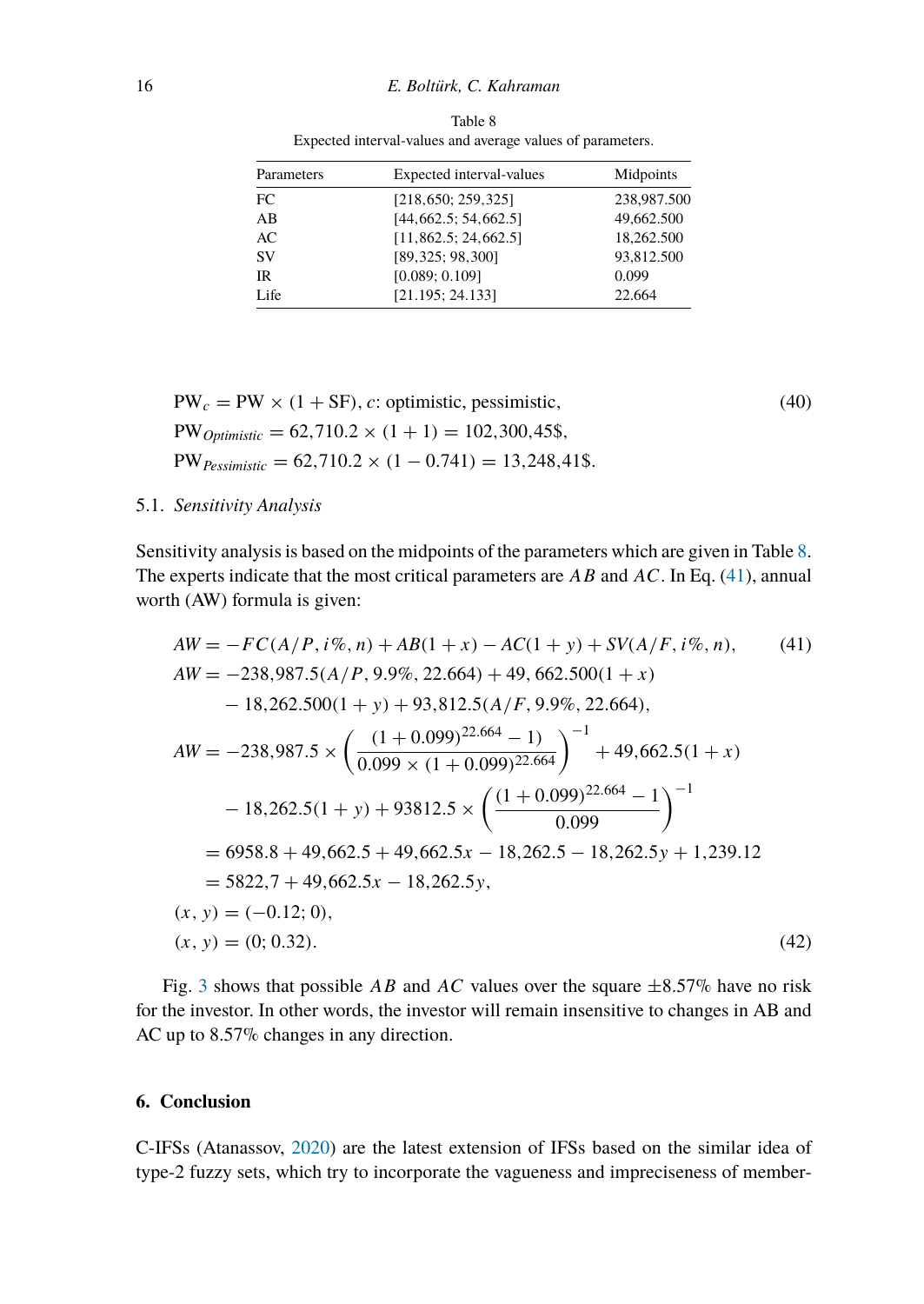<span id="page-16-0"></span>

Fig. 3. Two parameters sensitivity analysis.

ship functions into the problem modelling. In this study, a comprehensive literature review has been presented and no investment analysis using circular intuitionistic fuzzy sets has been observed in this literature review. We have proposed new *PW* analysis methods based on C-IFSs and IVIF sets. All investment parameters have been handled as fuzzy variables. However, score and defuzzification functions have been used whenever it is required. C-IFSs could successfully model the uncertainty in the assignment of membership functions by incorporating a circle whose radius is *r*. Interval-valued intuitionistic fuzzy sets have been used in engineering economic analyses as an alternative to single valued circular intuitionistic fuzzy analyses. The expected value of the interval-valued intuitionistic fuzzy present worth has been calculated as \$33,162.894 whereas it is the interval \$ [16*,* 806*.*6; 122*,* 550*.*45] in single valued circular intuitionistic fuzzy *PW* analysis. The midpoint of this interval is \$69,678.525. The difference between these results comes from the different points of view to the uncertainty of membership and non-membership degrees. For further research, other extension types of fuzzy sets such as q-rung orthopair fuzzy sets and picture fuzzy sets can be employed for the calculation of fuzzy *PW* and the results can be compared with the methods presented in this paper.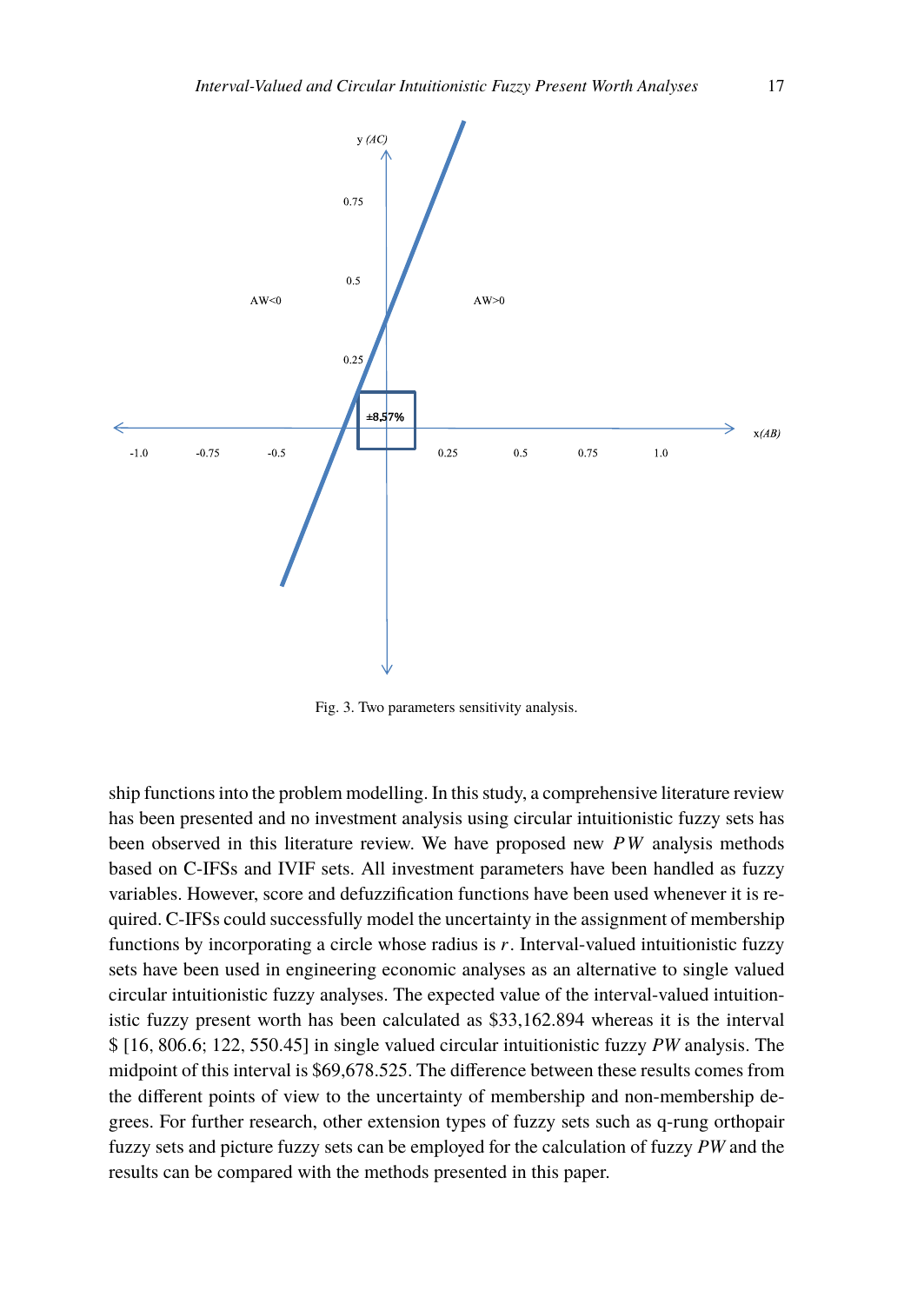#### **References**

- <span id="page-17-23"></span><span id="page-17-0"></span>Atanassov, K., Gargov, G. (1989). Interval-valued intuitionistic fuzzy sets. *Fuzzy Sets and Systems*, 31, 343–349. Atanassov, K.T. (1986). Intuitionistic fuzzy sets. *Fuzzy sets and Systems*, 20(1), 87–96.
- <span id="page-17-1"></span>Atanassov, K.T. (1989). More on intuitionistic fuzzy sets. *Fuzzy Sets and Systems*, 33(1), 37–45.
- <span id="page-17-6"></span>Atanassov, K.T. (2020). Circular intuitionistic fuzzy sets. *Journal of Ambient Intelligence and Smart Environments*, 39(5), 5981–5986.
- <span id="page-17-21"></span>Aydin, S., Kabak, M. (2020). Investment analysis using neutrosophic present and future worth techniques. *Journal of Intelligent and Fuzzy Systems*, 38(1), 627–637.
- <span id="page-17-19"></span>Aydin, S., Kahraman, C., Kabak, M. (2018). Evaluation of investment alternatives using present value analysis with simplified neutrosophic sets. *Engineering Economics*, 29(3), 254–263.
- <span id="page-17-3"></span>Cuong, B.C. (2014). Picture fuzzy sets. *Journal of Computer Science and Cybernetics*, 30(4), 409–420.
- <span id="page-17-14"></span>Dimitrovski, A., Matos, M. (2008). Fuzzy present worth analysis with correlated and uncorrelated cash flows. In: Kahraman, C. (Ed.), *Fuzzy Engineering Economics with Applications. Studies in Fuzziness and Soft Computing*, Vol. 233. Springer, Berlin, Heidelberg, pp. 11–41.
- <span id="page-17-2"></span>Garibaldi, J.M., Ozen, T. (2007). Uncertain fuzzy reasoning: a case study in modelling expert decision making. *IEEE Transactions on Fuzzy Systems*, 15(1), 16–30.
- <span id="page-17-8"></span>Iliev, A., Fustik, V. (2003). Fuzzy logic approach for hydroelectric project evaluation. *IFAC Proceedings Volumes* 367), 241–246.
- <span id="page-17-11"></span>Kahraman, C., Kaya, I. (2008). Fuzzy equivalent annual-worth analysis and applications. In: Kahraman, C. (Ed.), *Fuzzy Engineering Economics with Applications. Studies in Fuzziness and Soft Computing*, Vol. 233. Springer, Berlin, Heidelberg, pp. 71–81.
- <span id="page-17-7"></span>Kahraman, C., Tolga, E., Ulukan, Z. (1995). Fuzzy flexibility analysis in automated manufacturing systems. In: *IEEE Symposium on Emerging Technologies & Factory Automation*, Vol. 3, pp. 299–307.
- <span id="page-17-10"></span>Kahraman, C., Beskese, A., Ruan, D. (2004). Measuring flexibility of computer integrated manufacturing systems using fuzzy cash flow analysis. *Information Sciences*, 168(1–4), 77–94.
- <span id="page-17-16"></span>Kahraman, C., Çevik Onar, S., Öztayşi, B. (2015). Engineering economic analyses using intuitionistic and hesitant fuzzy sets. *Journal of Intelligent and Fuzzy Systems*, 29(3), 1151–1168.
- <span id="page-17-17"></span>Kahraman, C., Onar, S.C., Oztaysi, B. (2018a). Present worth analysis using Pythagorean fuzzy sets. In: Kacprzyk, J., Szmidt, E., Zadrożny, S., Atanassov, K., Krawczak, M. (Eds.), *Advances in Fuzzy Logic and Technology 2017. EUSFLAT2017, IWIFSGN 2017. Advances in Intelligent Systems and Computing*, Vol. 642. Springer, Cham, pp. 336–342. [https://doi.org/10.1007/978-3-319-66824-6\\_30](https://doi.org/10.1007/978-3-319-66824-6_30).
- <span id="page-17-20"></span>Kahraman, C., Çevik Onar, S., Öztayşi, B., Sarıİ, U., İlbahar, E. (2018b). Wind energy investment analyses based on fuzzy sets. In: Kahraman, C., Kayakutlu, G. (Eds.), *Energy Management—Collective and Computational Intelligence with Theory and Applications. Studies in Systems, Decision and Control*, Vol. 149. Springer, Cham.
- <span id="page-17-13"></span>Kuchta, D. (2008). Optimization with fuzzy present worth analysis and applications. In: Kahraman, C. (Ed.), *Fuzzy Engineering Economics with Applications. Studies in Fuzziness and Soft Computing*, Vol. 233. Springer, Berlin, Heidelberg, pp. 43–69.
- <span id="page-17-5"></span>Kutlu Gündoğdu, F., Kahraman, C. (2019). Spherical fuzzy sets and spherical fuzzy TOPSIS method. *Journal of Intelligent and Fuzzy Systems*, 36(1), 337–352.
- <span id="page-17-12"></span>Matos, M., Dimitrovski, A. (2008). Case studies using fuzzy equivalent annual worth analysis. In: Kahraman, C. (Ed.), *Fuzzy Engineering Economics with Applications. Studies in Fuzziness and Soft Computing*, Vol. 233. Springer, Berlin, Heidelberg, pp. 83–95.
- <span id="page-17-9"></span>Omitaomu, H.O., Nsofor, C.G., Badiru, A.B. (2004). Integrative present value analysis model for evaluating information system projects. In: *IIE Annual Conference and Exhibition*, pp. 2065–2070.
- <span id="page-17-18"></span>Sarı, İ.U., Kahraman, C. (2017). Economic analysis of municipal solid waste collection systems using type-2 fuzzy net present worth analysis. In: *Intelligence Systems in Environmental Management: Theory and Applications*. Springer, Cham, pp. 347–364.
- <span id="page-17-4"></span>Senapati, T., Yager, R.R. (2020). Fermatean fuzzy sets. *Journal of Ambient Intelligence and Humanized Computing*, 11, 663–674.
- <span id="page-17-22"></span>Sergi, D., Sari, I.U. (2021). Fuzzy capital budgeting using fermatean fuzzy sets. In: Kahraman, C., Cevik Onar, S., Oztaysi, B., Sari, I., Cebi, S., Tolga, A. (Eds.), *Intelligent and Fuzzy Techniques: Smart and Innovative Solutions. INFUS 2020. Advances in Intelligent Systems and Computing*, Vol. 1197. Springer, Cham.
- <span id="page-17-15"></span>Shahriari, M. (2011). Mapping fuzzy approach in engineering economics. *International Research Journal of Finance and Economics*, 81, 6–12.